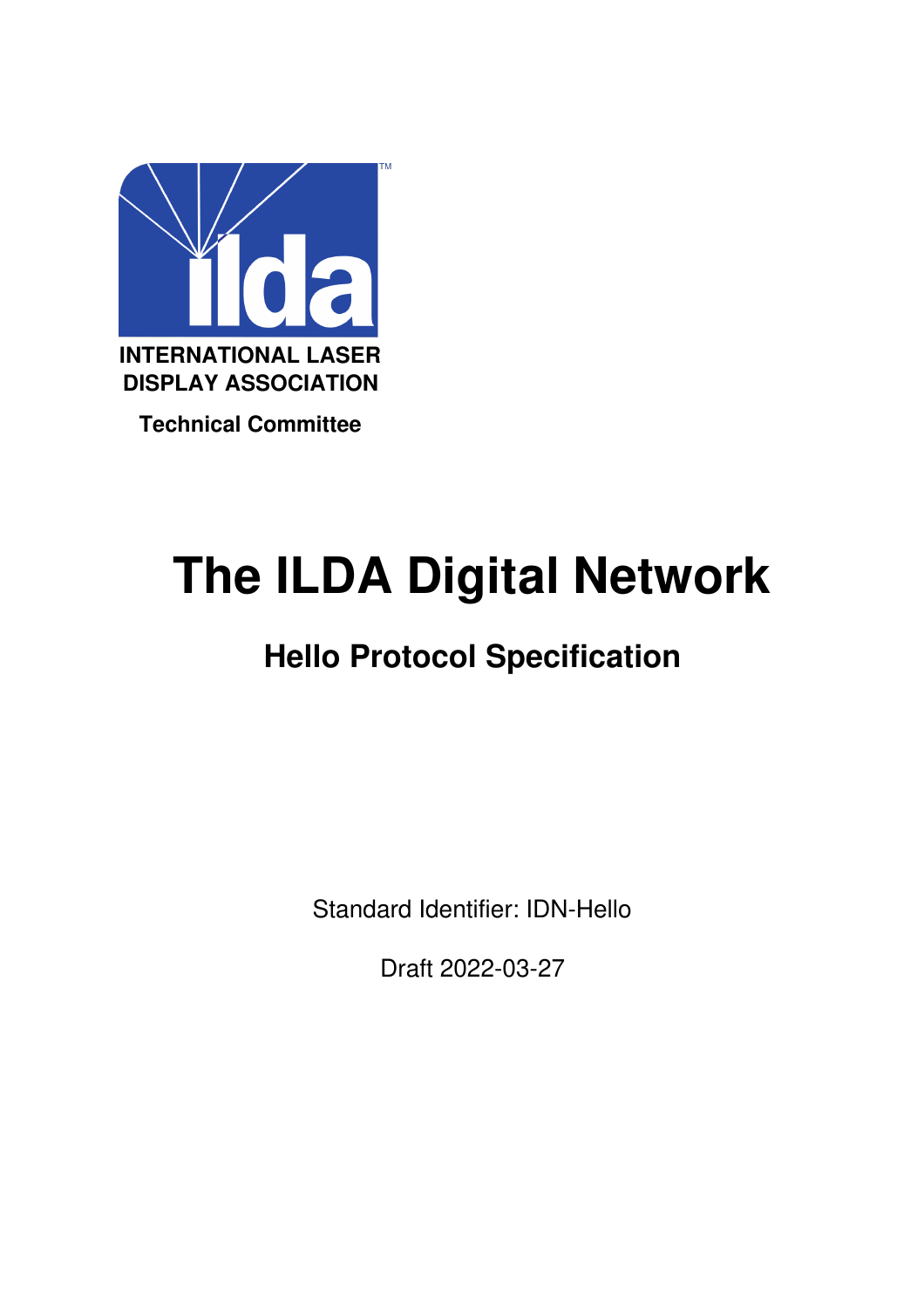# **Table of Contents**

| 1 Introduction                         | 3  |
|----------------------------------------|----|
| 1.1 Nomenclature and Structure         | 3  |
| 1.2 Octets / Bytes / Endianness / Bits | 3  |
| 1.3 Value Representation               | 4  |
| 1.4 Version                            | 4  |
| 1.5 Help Improving                     | 4  |
| 2 IDN-Hello Packets                    | 5  |
| 2.1 Packet Header                      | 5  |
| 3 Management                           | 8  |
| $3.1$ Ping                             | 8  |
| 3.2 Client Groups                      | 9  |
| 4 Device Discovery                     | 12 |
| 4.1 Network Scan                       | 12 |
| 4.2 Service Map                        | 15 |
| 5 Parameters                           | 19 |
| 6 IDN-RT (Realtime Streaming)          | 20 |
| 6.1 Processing of IDN-Stream Messages  | 21 |
| 6.2 Basic Simplex Stream (IDN-BRT)     | 21 |
| 6.3 Acknowledged Stream                | 23 |
| 7 IDN-Hello over UDP                   | 32 |
| 7.1 Server Port                        | 32 |
| 7.2 Link timeout                       | 32 |
| 8 Revision History                     | 33 |
| 8.1 Revision xxx, XXXX 20xx            | 33 |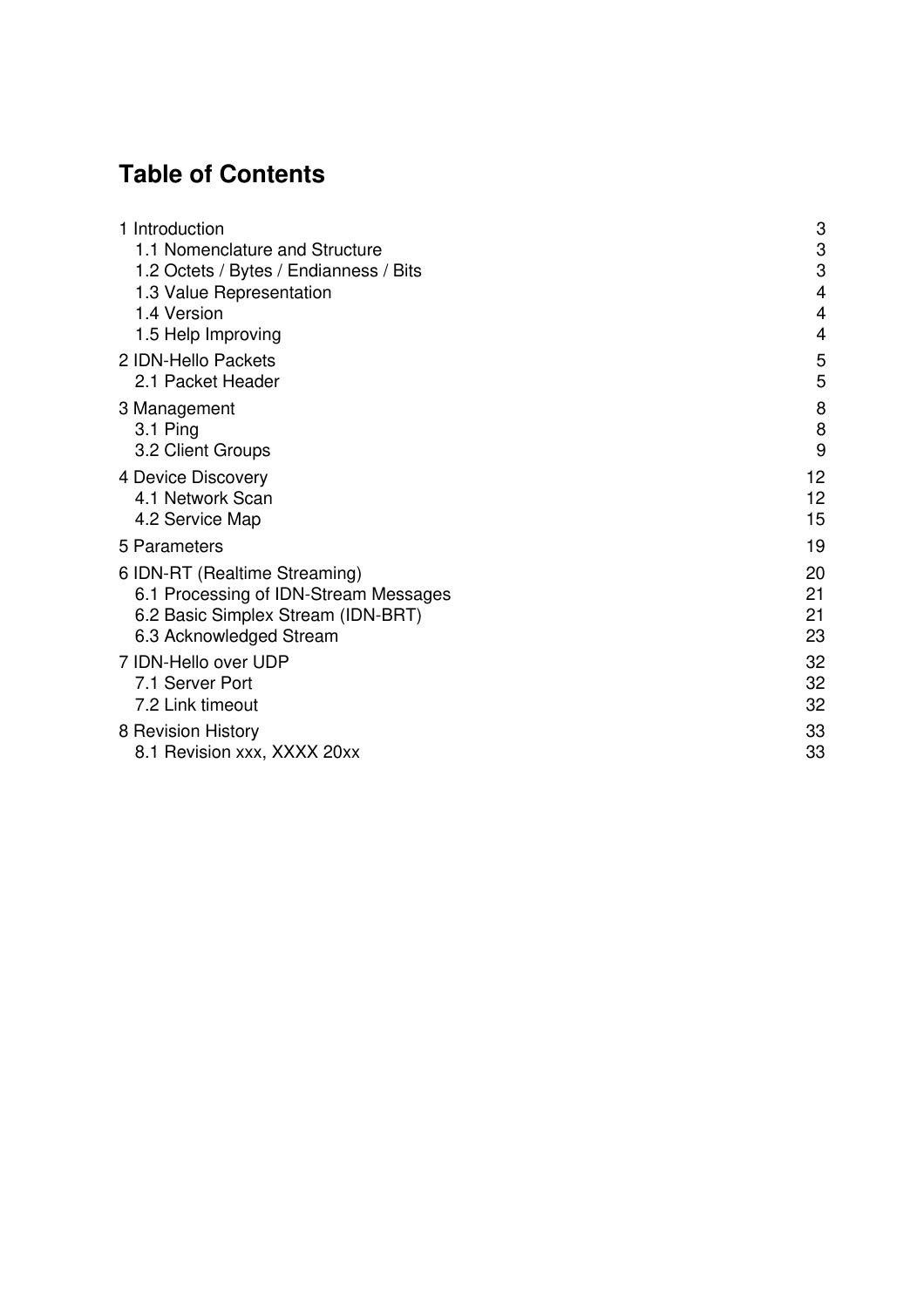# <span id="page-2-0"></span>**1 Introduction**

This technical standard is part of the International Laser Display Association Digital Network (ILDA Digital Network, IDN) protocol suite and describes the basic protocol for networking devices that are IDN enabled. These devices can process messages encoded according to IDN-Stream standard. Devices can be for example Laser projectors, visualization tools or converters to other digital or analogue standards like ISP (ILDA Standard Projector).

IDN-Hello adds unified discovery and real time streaming across packetized networks to the IDN protocol suite. With that, it finally standardizes device connections, like to Laser projectors, in the era of networking.

# <span id="page-2-1"></span>**1.1 Nomenclature and Structure**

Throughout this document, the word "SHALL" is used in capitals to stress required conformance. The word "SHOULD" in capitals indicates suggested conformance.

# <span id="page-2-2"></span>**1.2 Octets / Bytes / Endianness / Bits**

Generally, the term "byte" is avoided as it is ambiguous. Alternatively, the term "octet" is used as it unambiguously specifies a size of eight bits.

# **Octet/Byte Order**

For multi octet/byte data words, network byte order (big endian byte order) is used. This specifies that the most significant octet (the octet containing the most significant bit) is stored first (has the lowest address) or sent first. Then the following octets are stored or sent in decreasing significance order, with the least significant octet (the one containing the least significant bit) stored last (having the highest address) or sent last.

# **Alignment**

Alignment of 16 bit (2 octets) and 32 bit (4 octets) values is kept for this protocol. Alignment is important for many CPU implementations as they can't handle misaligned data accesses (these accesses would have to be done with two bus transfers instead of one).

# **Bit Numbering**

The bit numbering follows the bit significance. This numbering scheme labels the bits with bit 0 referring to the least significant bit. This is useful, because bit *n* then has a logical value 2 *<sup>n</sup>* and corresponds to a left shift.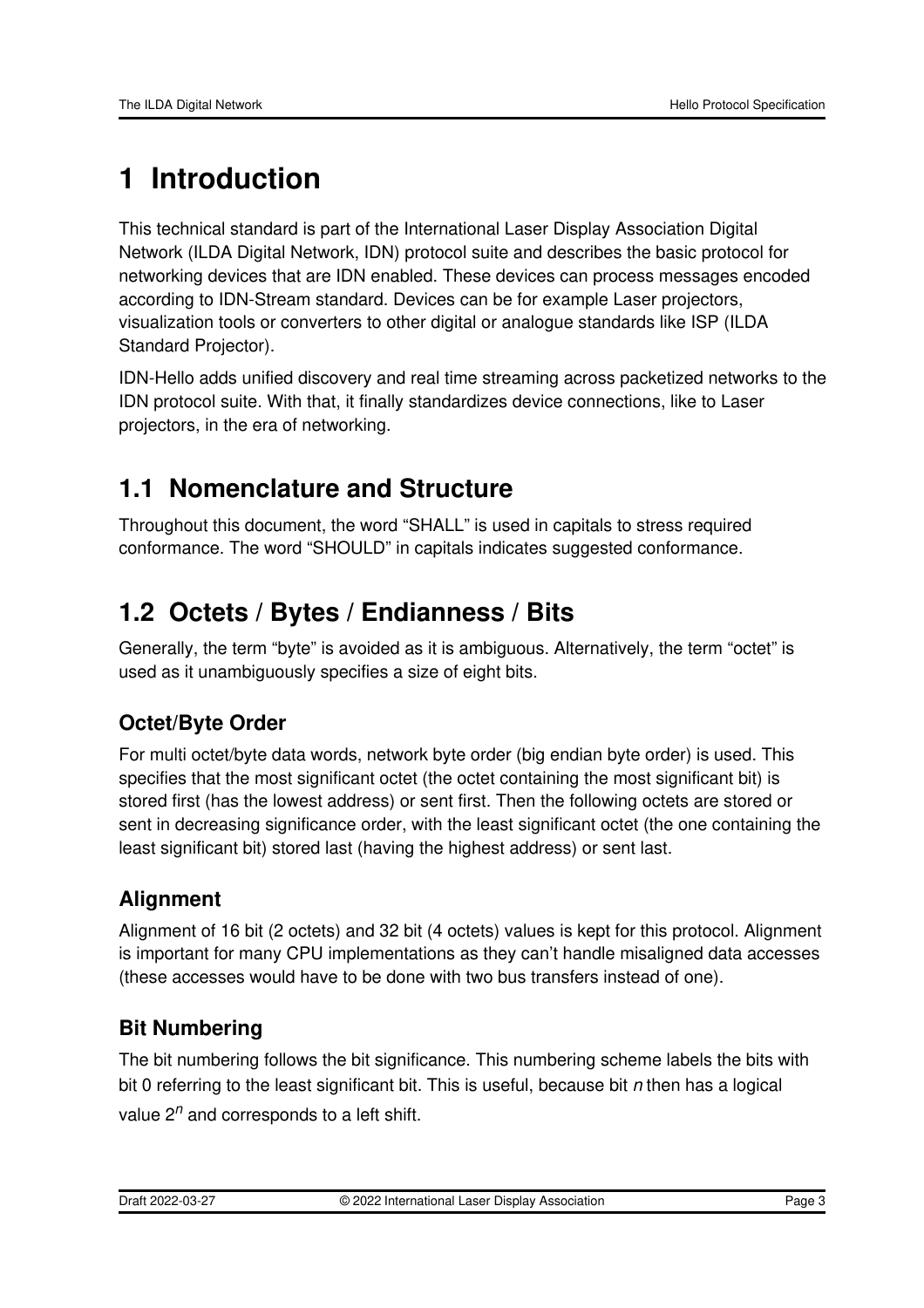# <span id="page-3-0"></span>**1.3 Value Representation**

In this document, number are expressed in decimal representation unless predeced with 0x, which refers to hexadecimal notation. For example: 127 is 127 decimal whereas 0x1F is 31 decimal.

# <span id="page-3-1"></span>**1.4 Version**

When reporting to a client, a server implementing this revision of the IDN-Hello protocol SHALL report a version number of 0.1 **[Note: This document is in draft and not yet officially released/adopted by ILDA]** . The protocol version is introduced for compatibility reasons and therefore mandatory. The protocol version may not be related to the revision number of the standard. Changes of the major version number SHALL indicate significant enhancements or modifications, that could affect compatibility. Changes of the minor version number SHALL indicate changes that do not affect general compatibility.

# <span id="page-3-2"></span>**1.5 Help Improving**

This standard has been elaborated and put together very carefully. However, it is complex and may miss explanations or contain ambiguity. Please tell ILDA in case you, as an implementer, come across such passages. This way ILDA can clarify with the next revision and implementations stay compatible.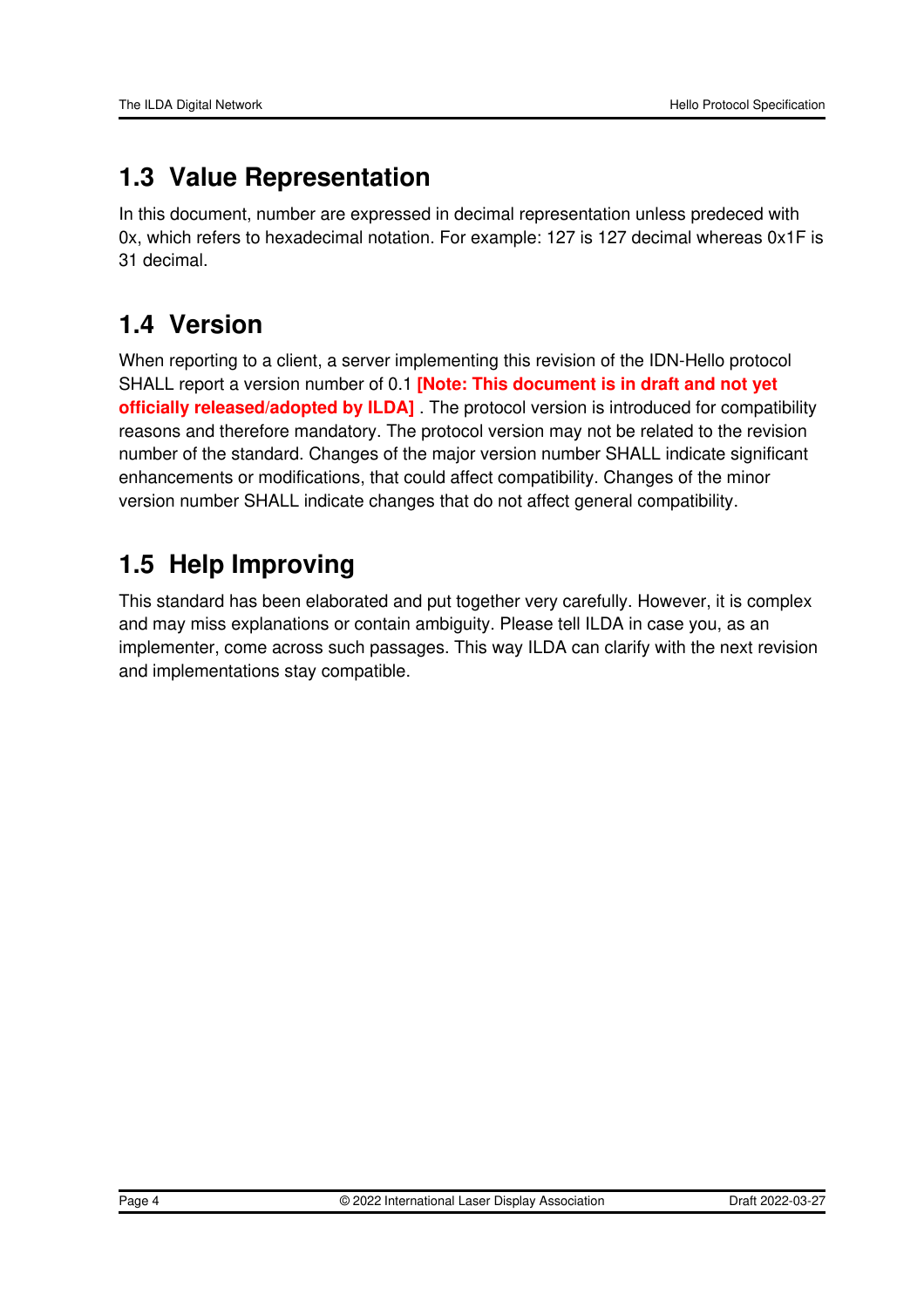# <span id="page-4-0"></span>**2 IDN-Hello Packets**

IDN-Hello communication is datagram based. These datagrams are always composed of an IDN-Hello packet [header](#page-4-1) and an optional payload section. They provide communication across packet-switched networks.

# <span id="page-4-1"></span>**2.1 Packet Header**

All IDN-Hello packets start with the 4 octets IDN-Hello packet header. Smaller datagrams SHALL be discarded by servers. The packet header contains a command, flags and a sequence number. The sequence number use depends on the command and can be for tracking or packet loss detection.

| Octet |         |      |          |  |
|-------|---------|------|----------|--|
|       | `ommand | سيست | Seauence |  |

### <span id="page-4-2"></span>**Command**

The command tells the receiver what action.is to be carried out. The remaining header fields and header/payload data that eventually follows the packet header are commanddependent.

#### *Management Commands*

| <b>Command</b> |                                               |
|----------------|-----------------------------------------------|
| 0x00           | Void/Reserved, no action                      |
| 0x08           | <b>Ping request</b>                           |
| 0x09           | <b>Ping response</b>                          |
| 0x0C           | Client group: Mask retrieval and modification |
| 0x0D           | <b>Client group: Result and current mask</b>  |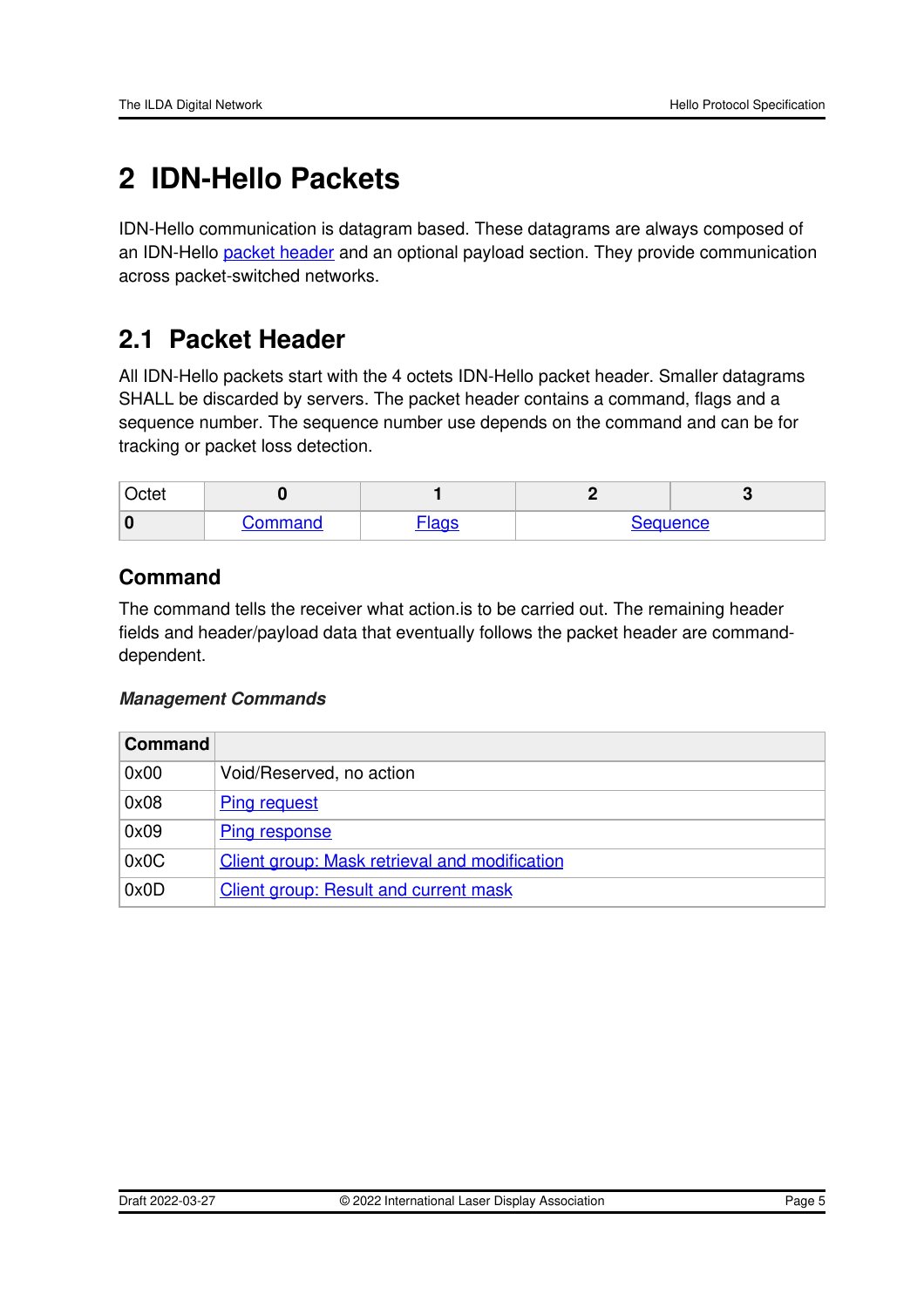#### *Discovery Commands*

| Command |                                                   |
|---------|---------------------------------------------------|
| 0x10    | Discovery: Scan network for units                 |
| 0x11    | Discovery: Result, unit identification and status |
| 0x12    | Discovery: Ask unit for services                  |
| 0x13    | Discovery: Result, map of supported services      |

#### *Parameter Commands*

| Command |                                    |
|---------|------------------------------------|
| 0x20    | IDNCMD SERVICE PARAMETERS REQUEST  |
| 0x21    | IDNCMD SERVICE PARAMETERS RESPONSE |
| 0x22    | IDNCMD UNIT PARAMETERS REQUEST     |
| 0x23    | IDNCMD UNIT PARAMETERS RESPONSE    |
| 0x28    | IDNCMD LINK PARAMETERS REQUEST     |
| 0x29    | IDNCMD LINK PARAMETERS RESPONSE    |

#### *Realtime Streaming (IDN-RT) Commands*

| <b>Command</b> |                                                           |
|----------------|-----------------------------------------------------------|
| 0x40           | Realtime stream: Channel message                          |
| 0x41           | Realtime stream: Channel message with acknowledge request |
| 0x44           | Realtime stream: Graceful close                           |
| 0x45           | Realtime stream: Graceful close with acknowledge request  |
| 0x46           | <b>Realtime stream: Abort</b>                             |
| 0x47           | Realtime stream: Acknowledge                              |

### <span id="page-5-0"></span>**Flags**

Packet header flags modify general command processing.

| <b>Bit</b> | $7$ (MSB) |  | v |  | <br>_        |  | 'LSB) |
|------------|-----------|--|---|--|--------------|--|-------|
|            | 0000      |  |   |  | Client Group |  |       |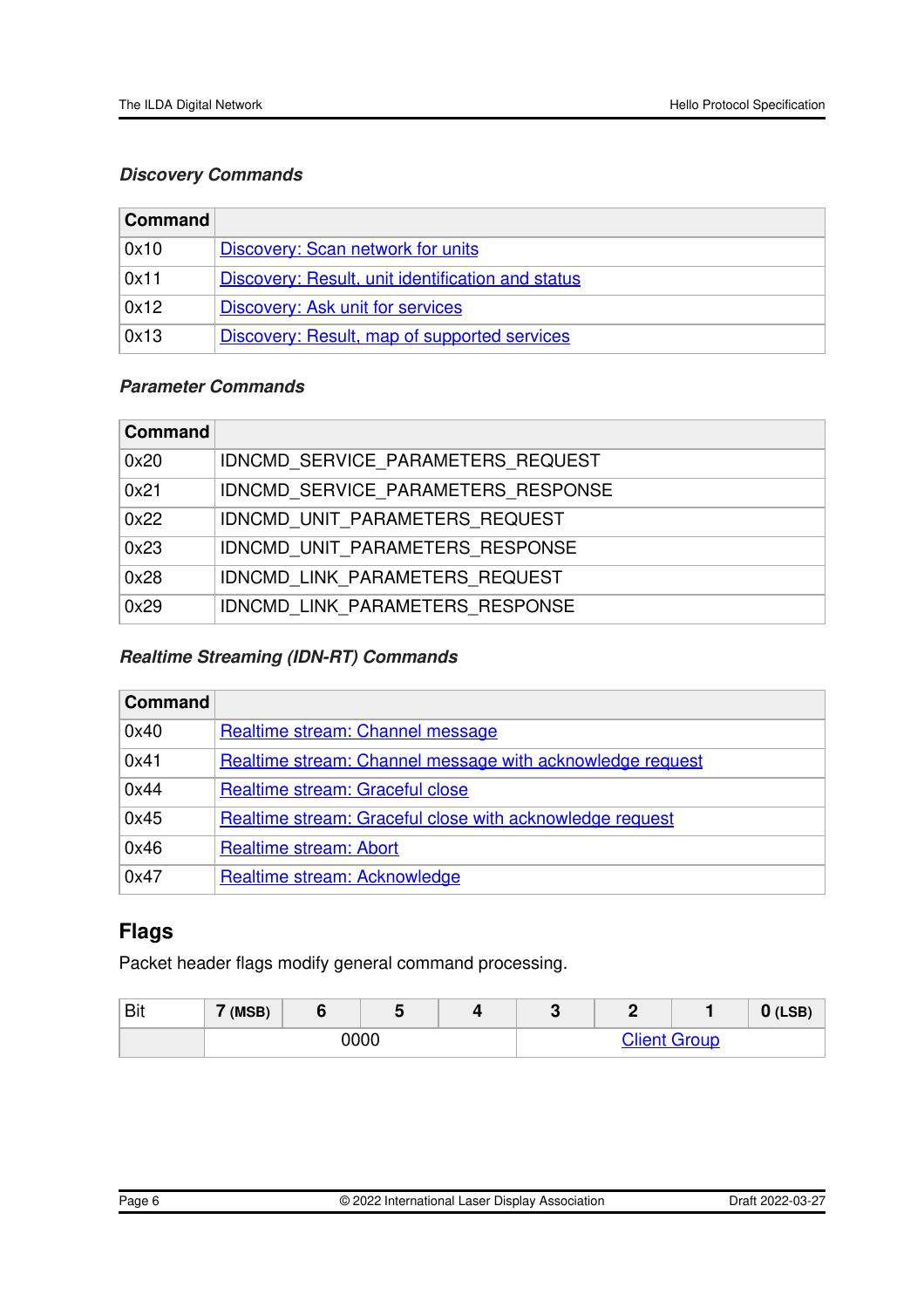#### <span id="page-6-1"></span>*Client Group*

The [group,](#page-8-0) a client is sending packets on. To distinguish traffic in setups where multiple clients are used, a group can be assigned to each client or a set of clients. On a server, this group can then be allowed or excluded. By default, all client groups SHALL be allowed on a server. The client group field SHALL be populated and valid in every packet (a group of 0 SHOULD be used as a default but configurability is strongly recommanded). A server SHALL copy the group received with a request into its response packet.

#### <span id="page-6-0"></span>**Sequence**

The sequence number for the packet. This number is used for the tracking of datagram transmission and command processing. The use of the this number is command dependent and may require uniqueness or monotonic increments.

For commands that follow the request and response scheme, a server implementation SHALL copy the sequence number from the client request into its response, such that the client can identify the response. For such transactions, uniqueness of the sequence number is not required on server side. However, clients can use the sequence number for transaction tracking.

On the contrary, for streaming actions like IDN-RT, the number has to be incremented monotonically (+1) by clients such that a server can track for lost packets.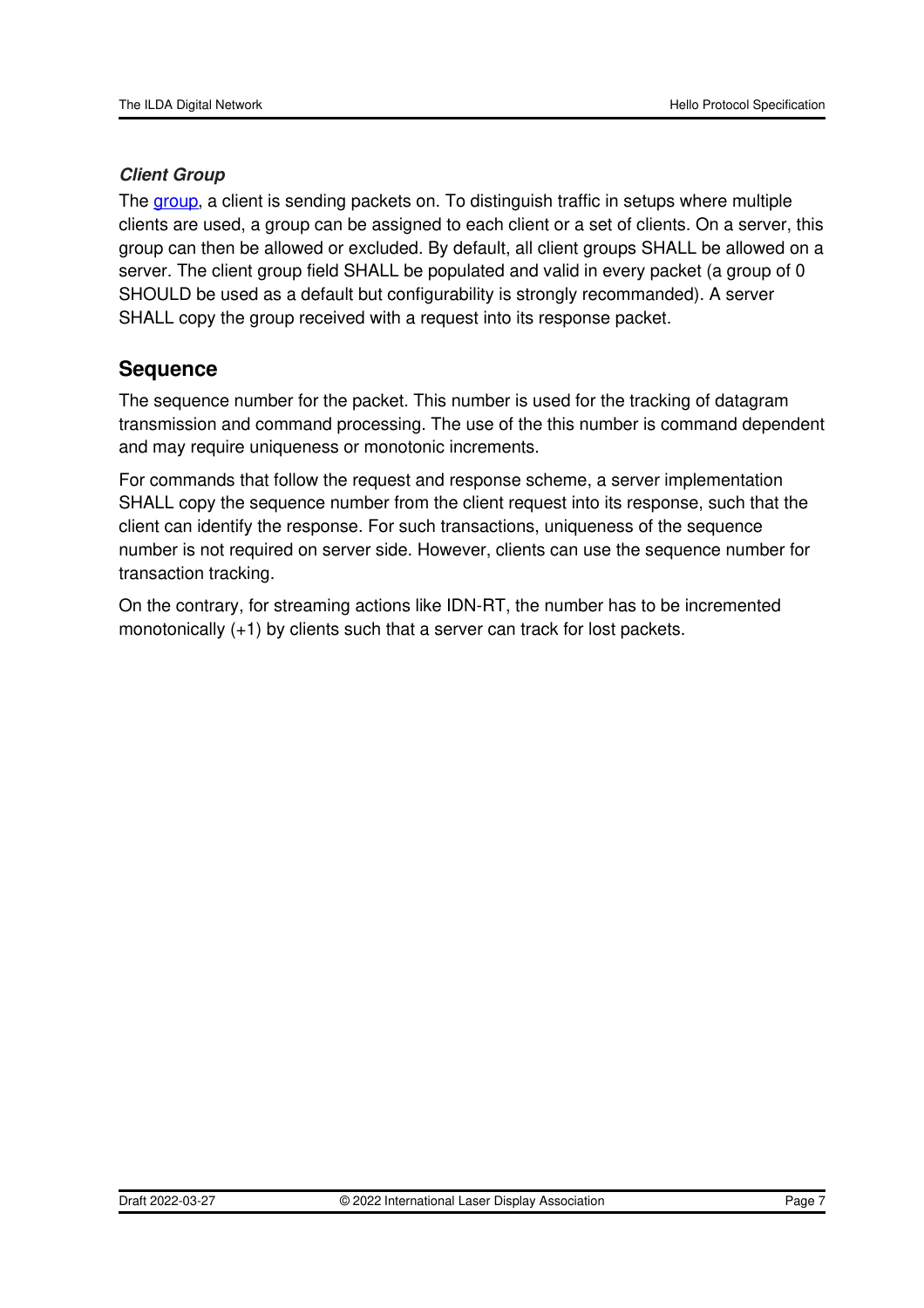# <span id="page-7-0"></span>**3 Management**

The commands in this category are the most basic IDN-Hello commands. They can be used for measurements, connection detection or server configuration.

# <span id="page-7-1"></span>**3.1 Ping**

Ping is a administration mechanism used to test the reachability of a host on an network. Although there are usually ping implementations in lower level protocols, this mechanism has been introduced to IDN-Hello for the case that clients may not have full access to these lower level protocols.

A ping sends a packet from the originating host to a destination host that is echoed back to the source. The name comes from active sonar terminology that sends a pulse of sound and listens for the echo to detect objects under water.



Ping can be used for round trip measurements. In this case, the client can for example encode a timestamp into the payload of the request. Since the server SHALL copy the payload exactly to the payload of the response, the client can then calculate the round trip time for a connection.

The payload can be of arbitrary size. This includes empty payloads.

# <span id="page-7-2"></span>**3.1.1 Ping Request**

A ping request SHALL be answered with a ping [response](#page-7-3). A server SHALL copy the request payload to the response payload. The payload SHALL be an exact copy in content and length. This packet type is for servers, clients SHALL not receive it.

Ping request processing SHALL not be affected by the current client group mask.

# <span id="page-7-3"></span>**3.1.2 Ping Response**

The response to a ping request. Clients SHALL expect an unmodified copy of their ping request payload. This packet type is for clients, servers SHALL not receive it.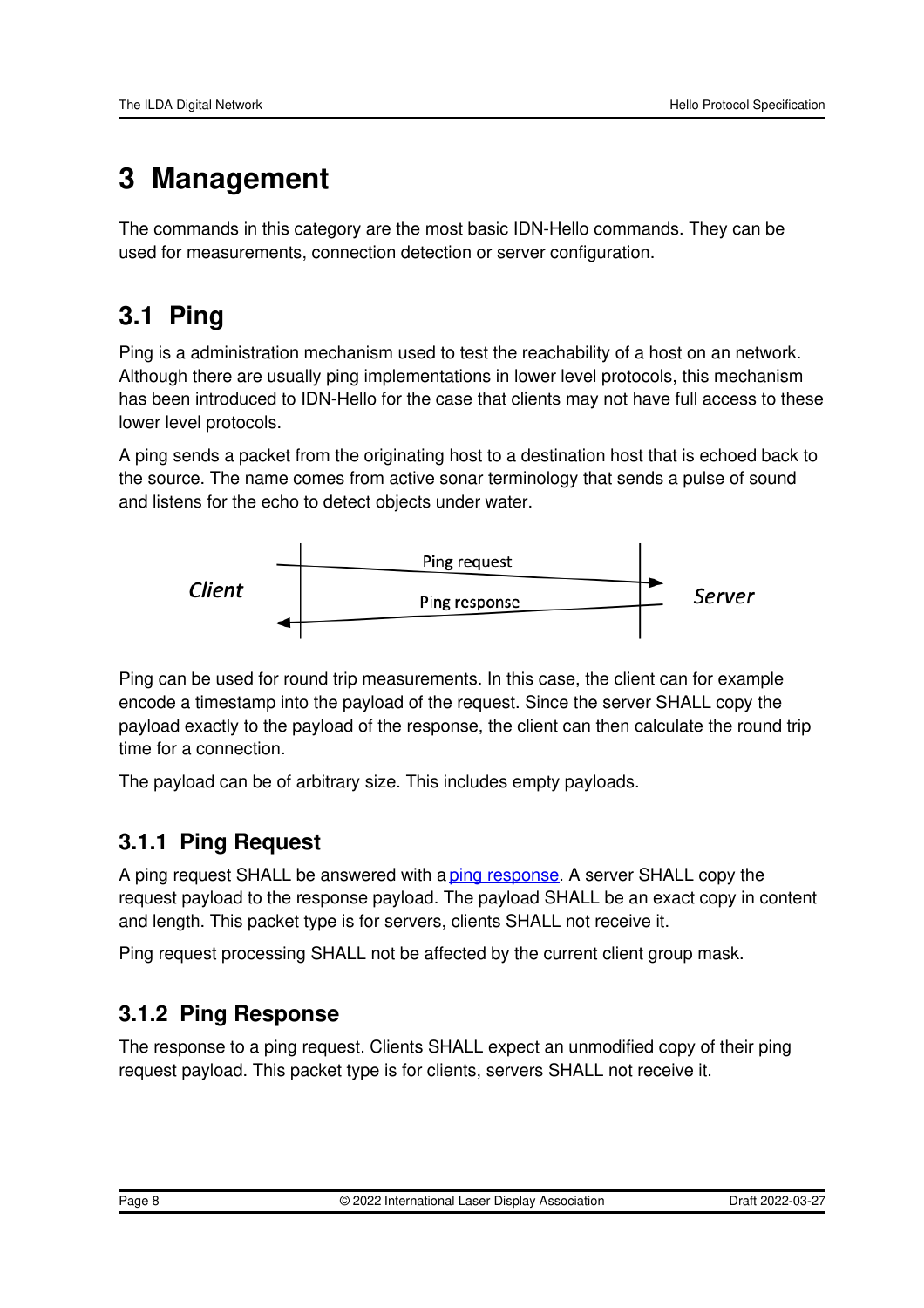# <span id="page-8-0"></span>**3.2 Client Groups**

Client groups are a basic mechanism for managing setups where multiple clients share resources on a network. In case a client uses multiple sockets (for example due to multithreading) or distributed hardware (for example due to conversion of multiple channels through separate devices), client groups help servers to separate allowed and excluded traffic by checking the group field in the packet header. It should be noted that this mechanism is based on general cooperation. It does not intend to control misbehaving applications.

By default, all client groups SHALL be allowed on IDN servers. In a setup with multiple clients, a group number is assigned to each client (or client set). At showtime, with the management request, servers can then be told to allow or exclude traffic for specific groups.



# <span id="page-8-1"></span>**3.2.1 Client Group Request**

This request retrieves and/or modifies the client group mask on a server and SHALL be answered with a client group [response.](#page-9-0) This packet type is for servers, clients SHALL not receive it.

The group mask controls the acceptance and processing of packets on a server. In case the mask is modified such that clients with open links/sessions get excluded, the links (and the associated sessions) SHALL be voided/closed.

Client group request processing SHALL not be affected by the current client group mask.

For this request, the IDN-Hello packet header is followed by the client group request header:

| Octet |                    |                |                   | w |  |
|-------|--------------------|----------------|-------------------|---|--|
|       | <b>Struct Size</b> | <b>OP Code</b> | <b>Group Mask</b> |   |  |
| 4     | <b>Auth Code</b>   |                |                   |   |  |
| 8     | <b>Auth Code</b>   |                |                   |   |  |
| 12    | <b>Auth Code</b>   |                |                   |   |  |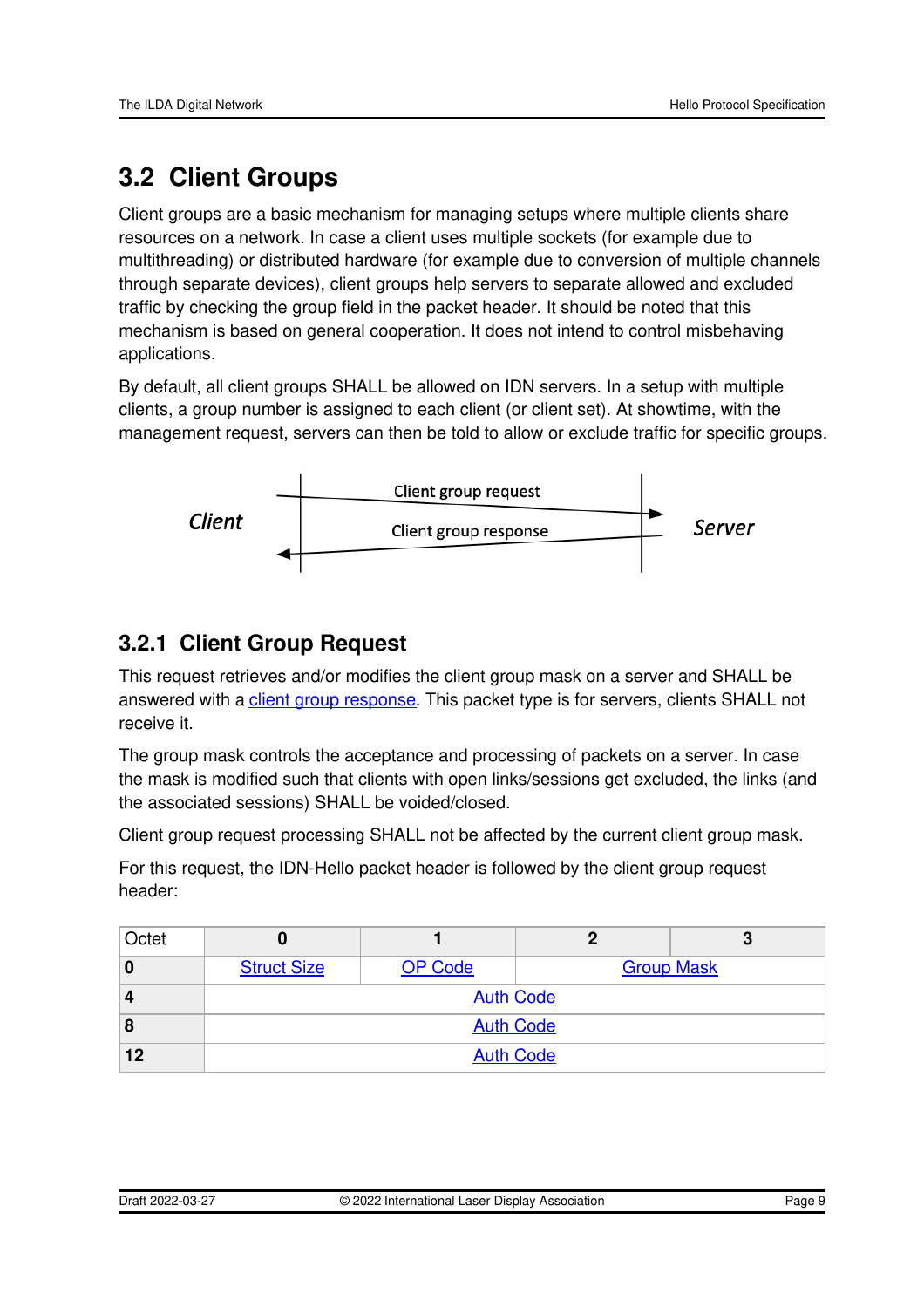### <span id="page-9-1"></span>**Struct Size**

This field contains the size of the header in octets. The value SHALL be checked upon reception. Later versions may add fields and the size is used to distinguish.

# <span id="page-9-2"></span>**OP Code**

The operation code for the request:

| Operation |                    |
|-----------|--------------------|
| 0x01      | Get the group mask |
| 0x02      | Set the group mask |

### <span id="page-9-3"></span>**Group Mask**

For set requests, this field contains the mask for the client groups that shall be enabled. The field is not used for get requests.

A logical '1' SHALL allow processing for a group, a logical '0' SHALL exclude the group from processing. The numbering follows the bit significance. Group 0 refers to the least significant bit (bit 0), Group 15 refers to most significant bit (bit 15).

# <span id="page-9-4"></span>**Auth Code**

The authentication code for set operations. This is a very basic access protection for setting the group mask. The code SHALL be a UTF-8 string and SHOULD be configurable.

The field type is a non-terminated UTF-8 string. For strings that are shorter than the field size, the field SHALL be padded with binary zeros (0x00). The field is specified unterminated to ensure that reading code doesn't rely on a termination character that may be missing because of broken implementations.

# <span id="page-9-0"></span>**3.2.2 Client Group Response**

The response to a client group request. The packet contains the result code for the operation and the current client group mask. This packet type is for clients, servers SHALL not receive it.

For this response, the IDN-Hello packet header is followed by the client group response header:

| Octet |                    |                |                   |  |
|-------|--------------------|----------------|-------------------|--|
|       | <b>Struct Size</b> | <b>OP Code</b> | <b>Group Mask</b> |  |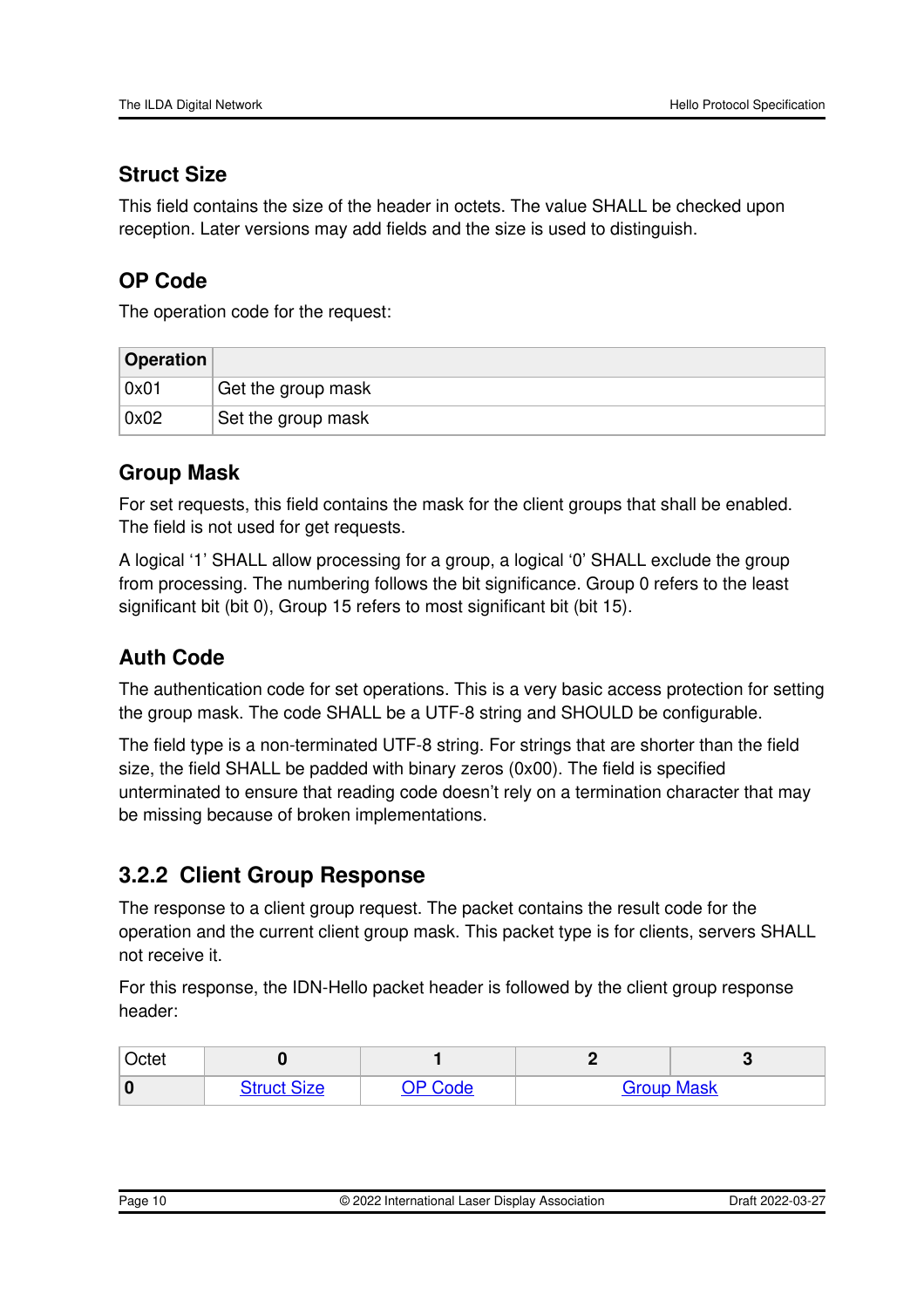### <span id="page-10-0"></span>**Struct Size**

This field contains the size of the header in octets. The value SHALL be checked upon reception. Later versions may add fields and the size is used to distinguish.

### <span id="page-10-1"></span>**OP Code**

The result code for the request that generated the response:

| <b>Operation</b> |                                |
|------------------|--------------------------------|
| 0x00             | Successful operation           |
| 0xFD             | Error: Authentication          |
| 0xFE             | Error: Operation not supported |
| 0xFF             | Error: Invalid request         |

### <span id="page-10-2"></span>**Group Mask**

This field always returns the mask for the currently enabled client groups.

A logical '1' allows processing for a group, a logical '0' excludes the group from processing. The numbering follows the bit significance. Group 0 refers to the least significant bit (bit 0), Group 15 refers to most significant bit (bit 15).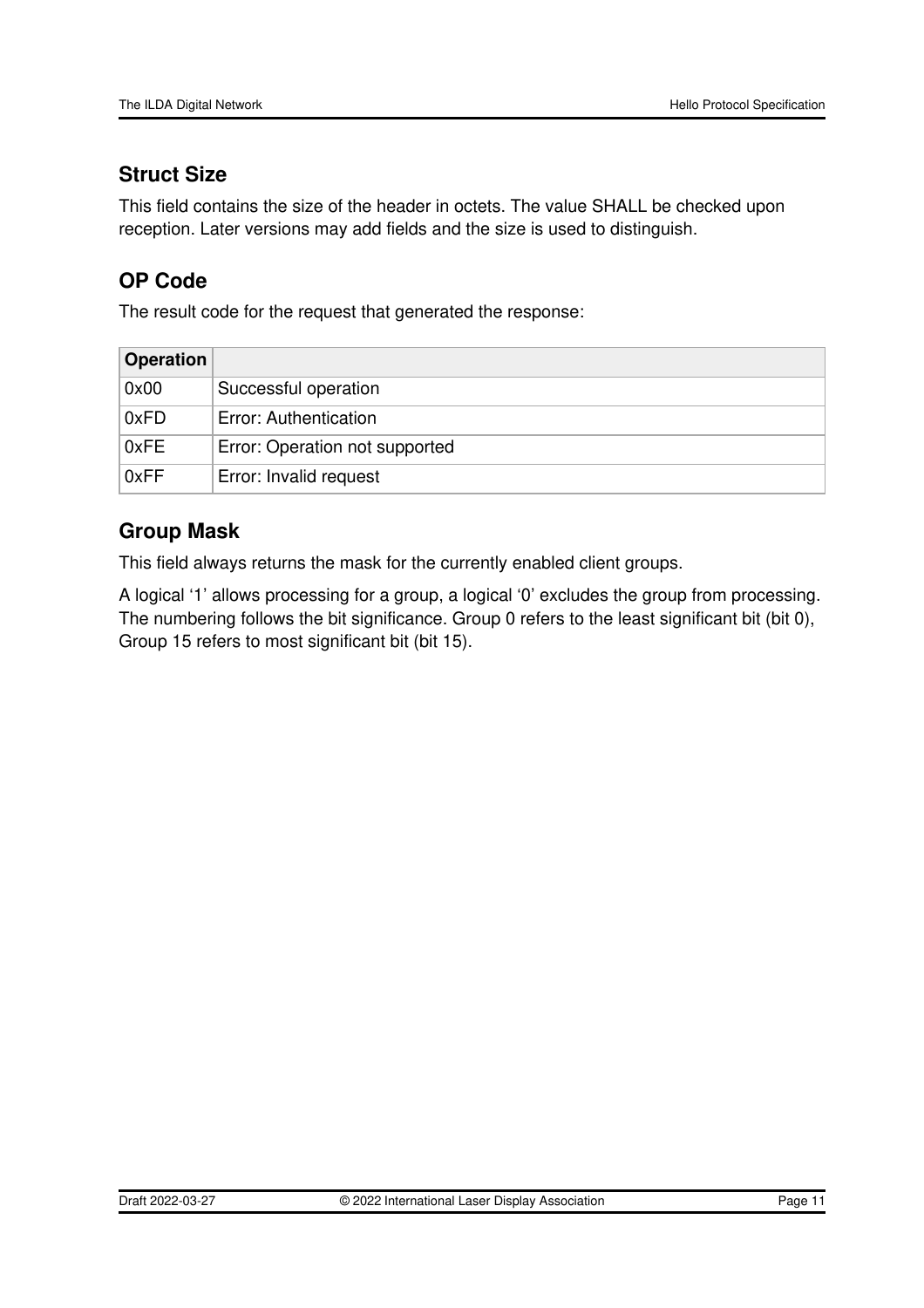# <span id="page-11-0"></span>**4 Device Discovery**

IDN-Hello device discovery allows client applications to find servers, determine server status, unit status and link options and discover about services offered by a server.

# <span id="page-11-1"></span>**4.1 Network Scan**

A network scan finds IDN-Hello servers on a network. Depending on the purpose, underlying protocol and routing capabilities, it can be send as a broadcast, network broadcast, multicast or unicast. Further, it can be used for reachability checks and the implementation of plug and play features. A unique unit ID allows for algorithms that can monitor the availibility and absence of hosts.



### <span id="page-11-2"></span>**4.1.1 Scan Request**

A scan request SHALL be answered with a scan [response](#page-11-3). This packet type is for servers, clients SHALL not receive it.

Scan request processing SHALL not be affected by the current client group mask.

For this request, the IDN-Hello packet header is not followed by data.

# <span id="page-11-3"></span>**4.1.2 Scan Response**

The response to a scan request. It tells a client application about the protocol version and the server status. For identification, it provides a unique unitID and a host name. This packet type is for clients, servers SHALL not receive it.

For this response, the IDN-Hello packet header is followed by the scan response header: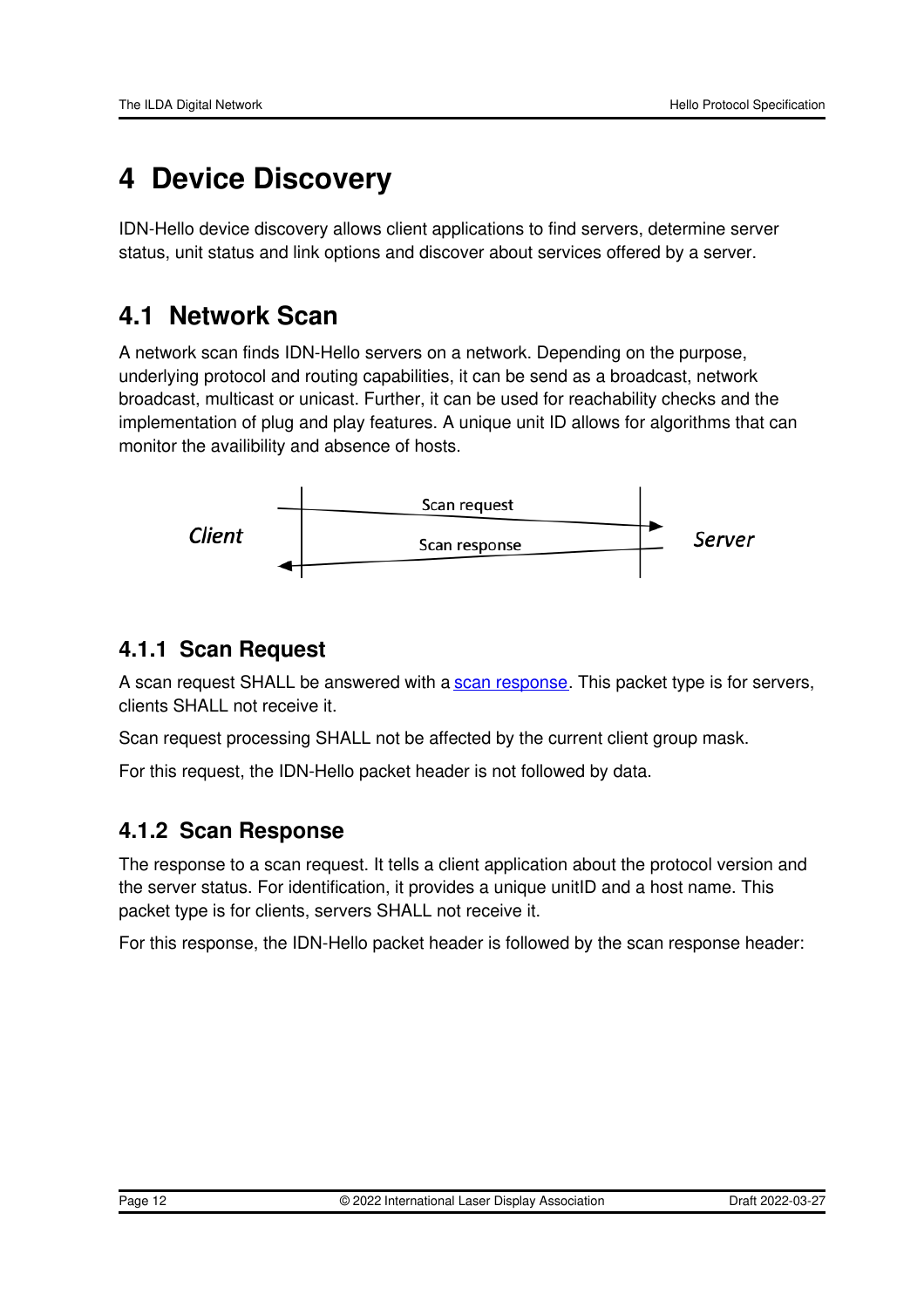| Octet          | $\bf{0}$           | 1                       | $\overline{2}$ | 3    |  |  |
|----------------|--------------------|-------------------------|----------------|------|--|--|
| $\bf{0}$       | <b>Struct Size</b> | <b>Protocol Version</b> | <b>Status</b>  | 0x00 |  |  |
| $\overline{4}$ |                    | Unit ID                 |                |      |  |  |
| 8              |                    | Unit ID                 |                |      |  |  |
| 12             |                    | Unit ID                 |                |      |  |  |
| 16             |                    | Unit ID                 |                |      |  |  |
| 20             | <b>Host Name</b>   |                         |                |      |  |  |
| 24             | <b>Host Name</b>   |                         |                |      |  |  |
| 28             | <b>Host Name</b>   |                         |                |      |  |  |
| 32             | <b>Host Name</b>   |                         |                |      |  |  |
| 36             | <b>Host Name</b>   |                         |                |      |  |  |

### <span id="page-12-0"></span>**Struct Size**

This field contains the size of the header in octets. The value SHALL be checked upon reception. Later versions may add fields and the size is used to distinguish.

### <span id="page-12-1"></span>**Protocol Version**

This field contains the **[protocol](#page-3-1) version**. The upper 4 bits SHALL contain the major version number and the lower 4 bits SHALL contain the minor version number.

| <b>Bit</b> | 7 (MSB) |  |  |       |  |  |  | $0$ (LSB) |
|------------|---------|--|--|-------|--|--|--|-----------|
|            | Major   |  |  | Minor |  |  |  |           |

The protocol version is introduced for compatibility reasons. Changes of the major version number SHALL indicate significant enhancements or modifications, that could affect compatibility. Changes of the minor version number SHALL indicate changes that do not affect general compatibility.

#### <span id="page-12-2"></span>**Status**

Unit status flags and link options.

| Bit | $\sim$<br>(MSB) |                | w |     | w |  | 'LSB) |
|-----|-----------------|----------------|---|-----|---|--|-------|
|     | <b>MAL</b>      | <b>Offline</b> |   | חחר |   |  |       |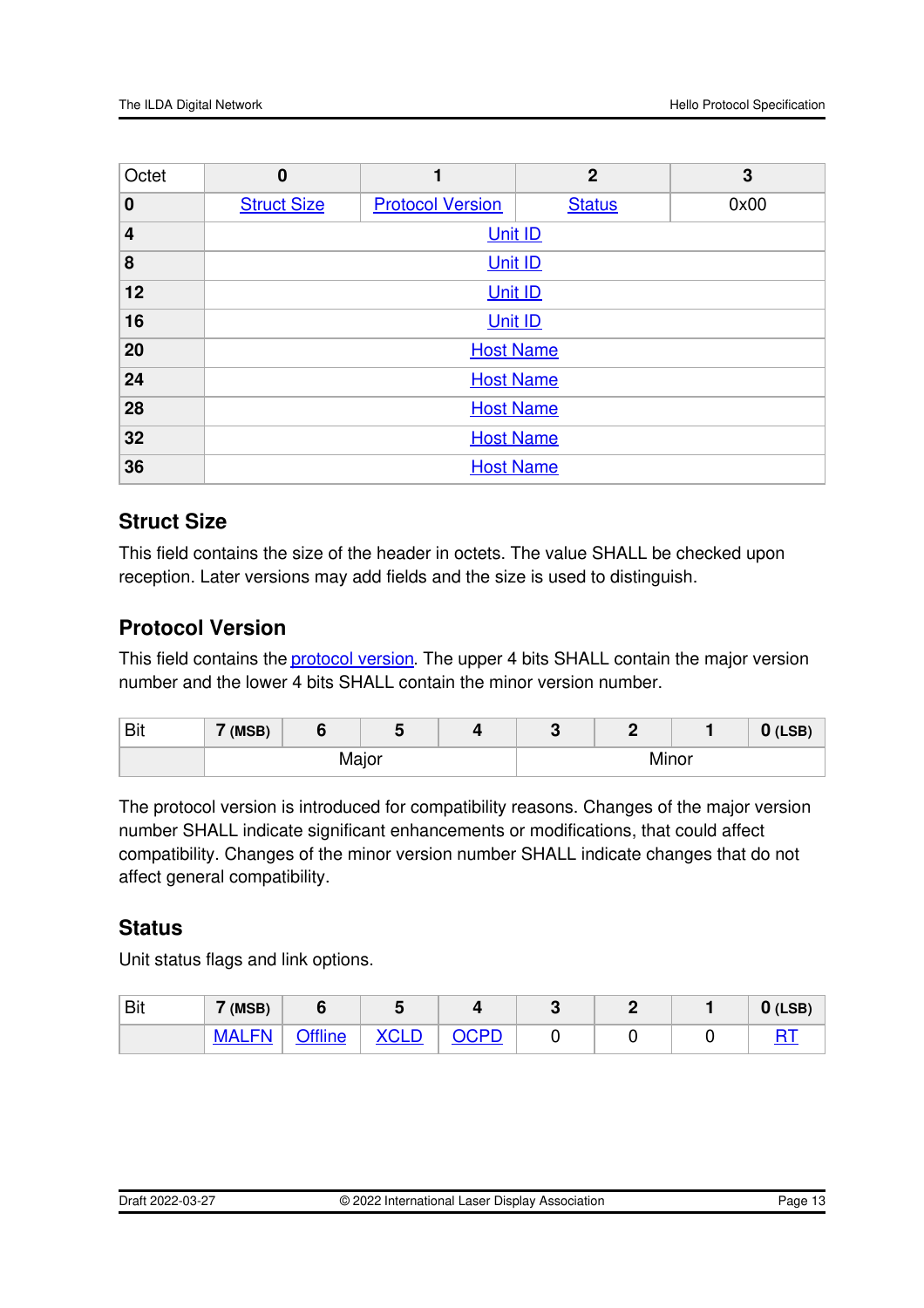#### <span id="page-13-1"></span>*Malfunction (MALFN)*

In case this bit is set, the unit has a permanent malfunction. This could be the detection of blown fuses or broken circuitry. Details could be retrieved with a parameter request.

#### <span id="page-13-2"></span>*Offline*

In case this bit is set, the unit is currently unavailable. This could be due to bootup, overheat or E-Stop. Details could be retrieved with a parameter request.

#### <span id="page-13-3"></span>*Excluded (XCLD)*

In case this bit is set, the client's group, is excluded from processing. Traffic other than management or discovery will be answered with errors or be ignored.

#### <span id="page-13-4"></span>*Occupied (OCPD)*

In case this bit is set, all sessions are occupied by client links. The server won't be able to accept further client links (and allocate sessions for them).

#### <span id="page-13-5"></span>*Realtime (RT)*

In case this bit is set, the server offers realtime streaming through IDN-RT as part of the IDN-Hello implementation.

#### <span id="page-13-0"></span>**Unit ID**

The unique ID of the unit. The content of this field SHALL uniquely identify a specific IDNcapable unit. The unitID itself is of variable length. To allow for binary comparisons, regardless of the length of the unitID, the field SHALL be padded with binary zeros (0x00).

The first octet is the length octet. This is the amount of unitID octets that follow (not including the length itself). The second octet is the unitID category. This allows for the distinction between multiple sources of unique identifiers. The category is followed by the identifier octets:

| <b>Offset</b> |                                                    |
|---------------|----------------------------------------------------|
|               | Number of unitID octets (not including this octet) |
|               | Identifier category                                |
| 2.n           | Identifier octets                                  |

#### *Identifier Categories*

| <b>Category</b> |                                                                              |
|-----------------|------------------------------------------------------------------------------|
| 0x01            | 6 Octets: EUI-48 unique address (known as MAC-Address)                       |
| 0x10            | 8 Octets: Xilinx 56 bit DNA with added CRC $(x^{6} + x^{6} + x^{6} + x^{6})$ |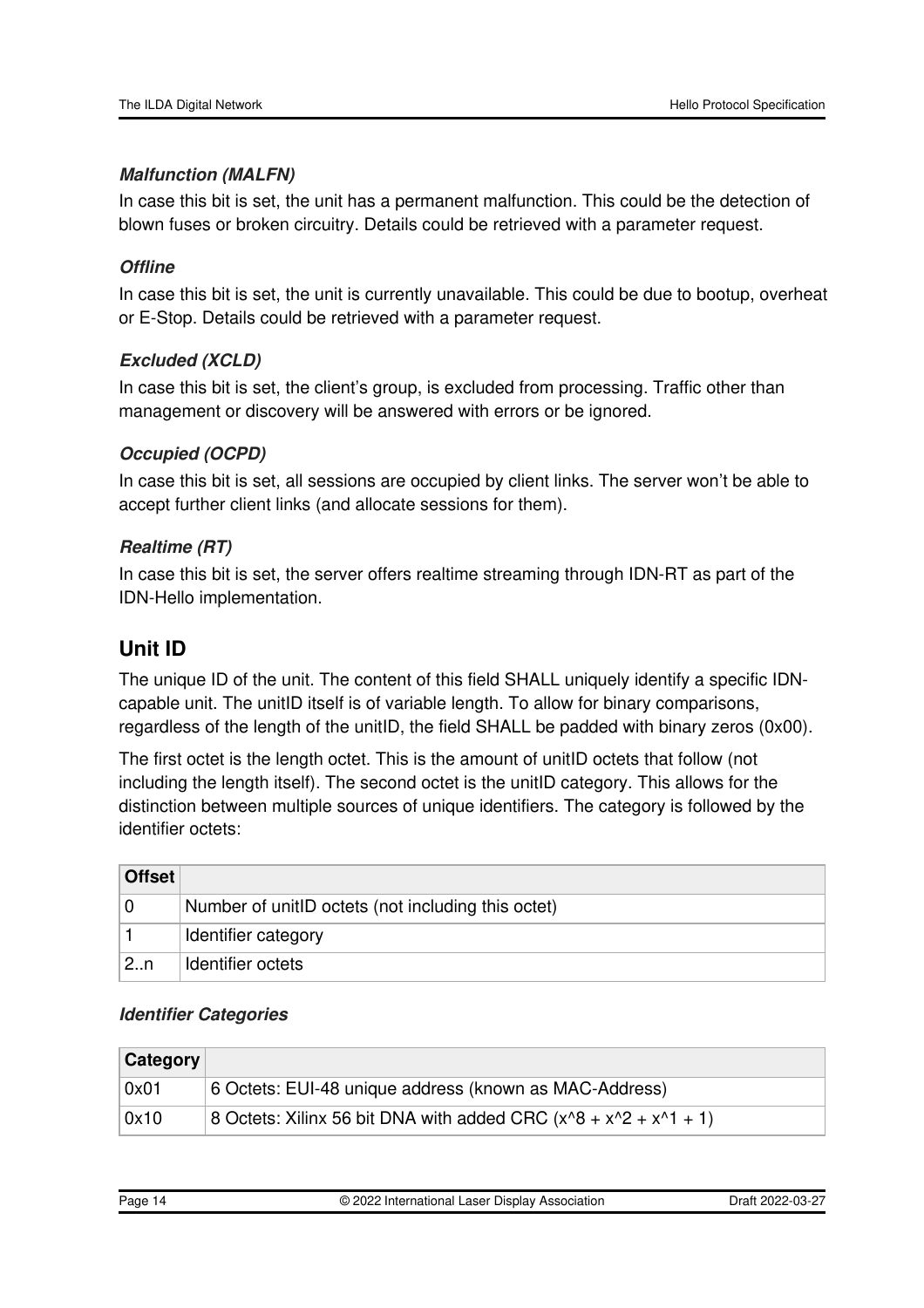#### *Standardized Representation*

The standardized string representations for UnitIDs SHALL start with the identifier category octet, followed by a hyphen '-', followed by the unique identifier octets. Each octet shall be printed as a two digit hexadecimal number (without the leading '0x'). The length octet is implicit in this case and not printed.

The unitID (EUI-48 category) of:

0x07 0x01 0x12 0x34 0x56 0x78 0x9A 0xBC

shall be printed as: 01-123456789ABC

#### <span id="page-14-1"></span>**Host Name**

A user friendly name that SHALL identify the unit. The name SHOULD be user configurable. For independent devices, the name could include a brand or model number. This name must not be confused with service names that SHALL name eventually replaceable services (in case of swaps).

The field type is a non-terminated UTF-8 string. For strings that are shorter than the field size, the field SHALL be padded with binary zeros (0x00). The field is specified unterminated to ensure that reading code doesn't rely on a termination character that may be missing because of broken implementations.

# <span id="page-14-0"></span>**4.2 Service Map**

A service map tells client applications about services that are offered by a server. Generally, these are endpoints of channel message streams (please refer to the IDN-Stream standard).

Further, in case of IDN-Hello servers that act as routers, switches or bridges, the service map tells client applications about the topology such that parameter requests could be directed to specific servers behind that server. In this case, the first IDN-Hello server would act as a relay and route requests to the servers it hides.

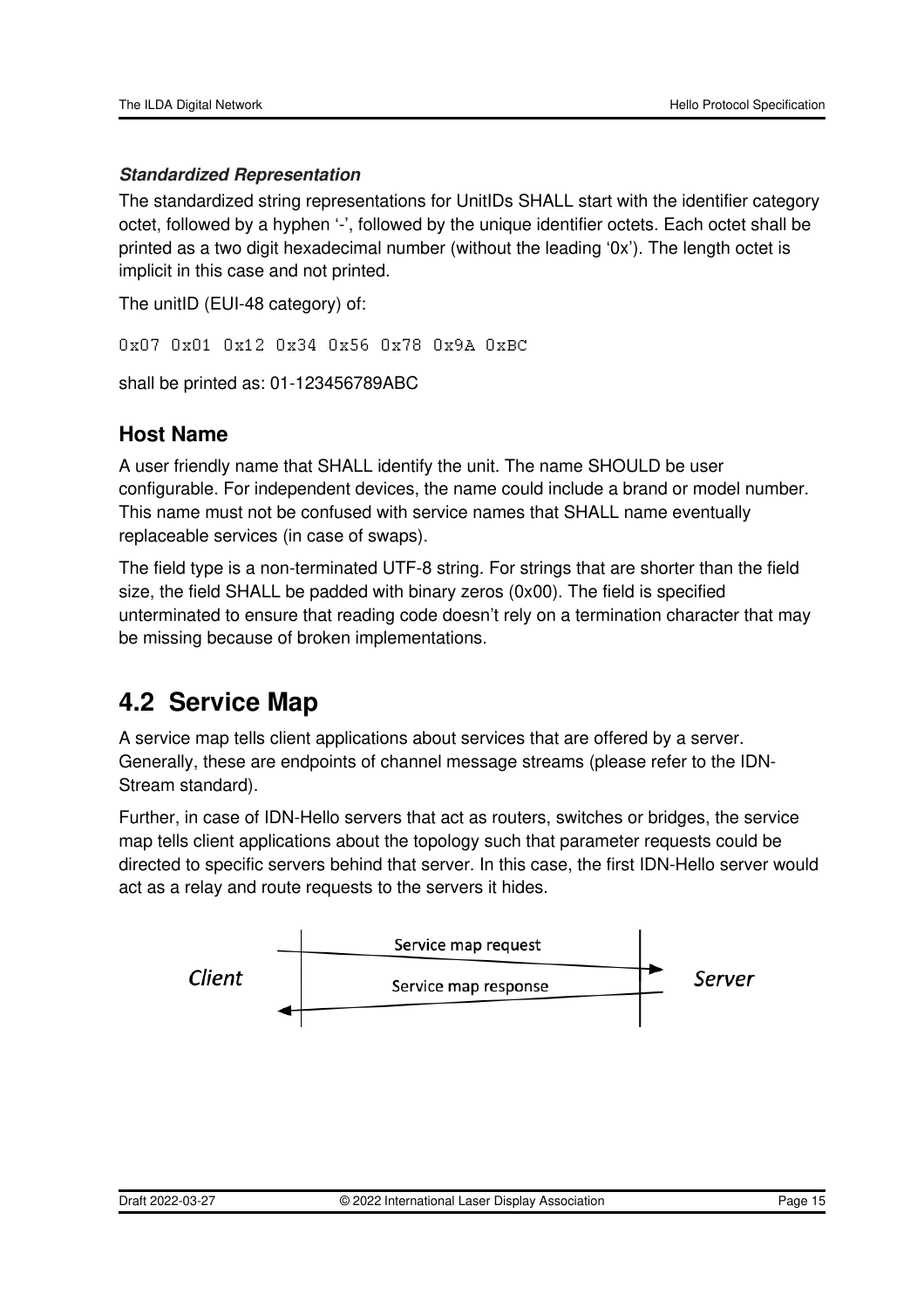### <span id="page-15-0"></span>**4.2.1 Service Map Request**

A service map request SHALL be answered with a service map [response](#page-15-1). This packet type is for servers, clients SHALL not receive it.

Service map request processing SHALL not be affected by the current client group mask. It could however be affected by the client group itself. Servers might be configured such that they offer different services to the individual client groups.

For this request, the IDN-Hello packet header is not followed by data.

### <span id="page-15-1"></span>**4.2.2 Service Map Response**

The response to a service map request. It tells a client application about the services offered by a server. This packet type is for clients, servers SHALL not receive it.

For this response, the IDN-Hello packet header is followed by the service map response header:

| <b>Octet</b> |                    |                   |                    |                      |  |
|--------------|--------------------|-------------------|--------------------|----------------------|--|
|              | <b>Struct Size</b> | <b>Entry Size</b> | <b>Relay Count</b> | <b>Service Count</b> |  |

The service map response header is followed by the relay table (first) and the service table (second). The relay table has relay [count](#page-15-4) rows of [service](#page-16-0) map entry structs and the service table has [service](#page-16-0) count rows of service map entry structs. Please note that relay entries and service entries share the same struct.

### <span id="page-15-2"></span>**Struct Size**

This field contains the size of the response header in octets. The value SHALL be checked upon reception. Later versions may add fields and the size is used to distinguish.

# <span id="page-15-3"></span>**Entry Size**

This field contains the size of the service map entry in octets. The value SHALL be checked upon reception. Later versions may add fields and the size is used to distinguish.

### <span id="page-15-4"></span>**Relay Count**

The number of entries in the relay table.

### <span id="page-15-5"></span>**Service Count**

The number of entries in the service table.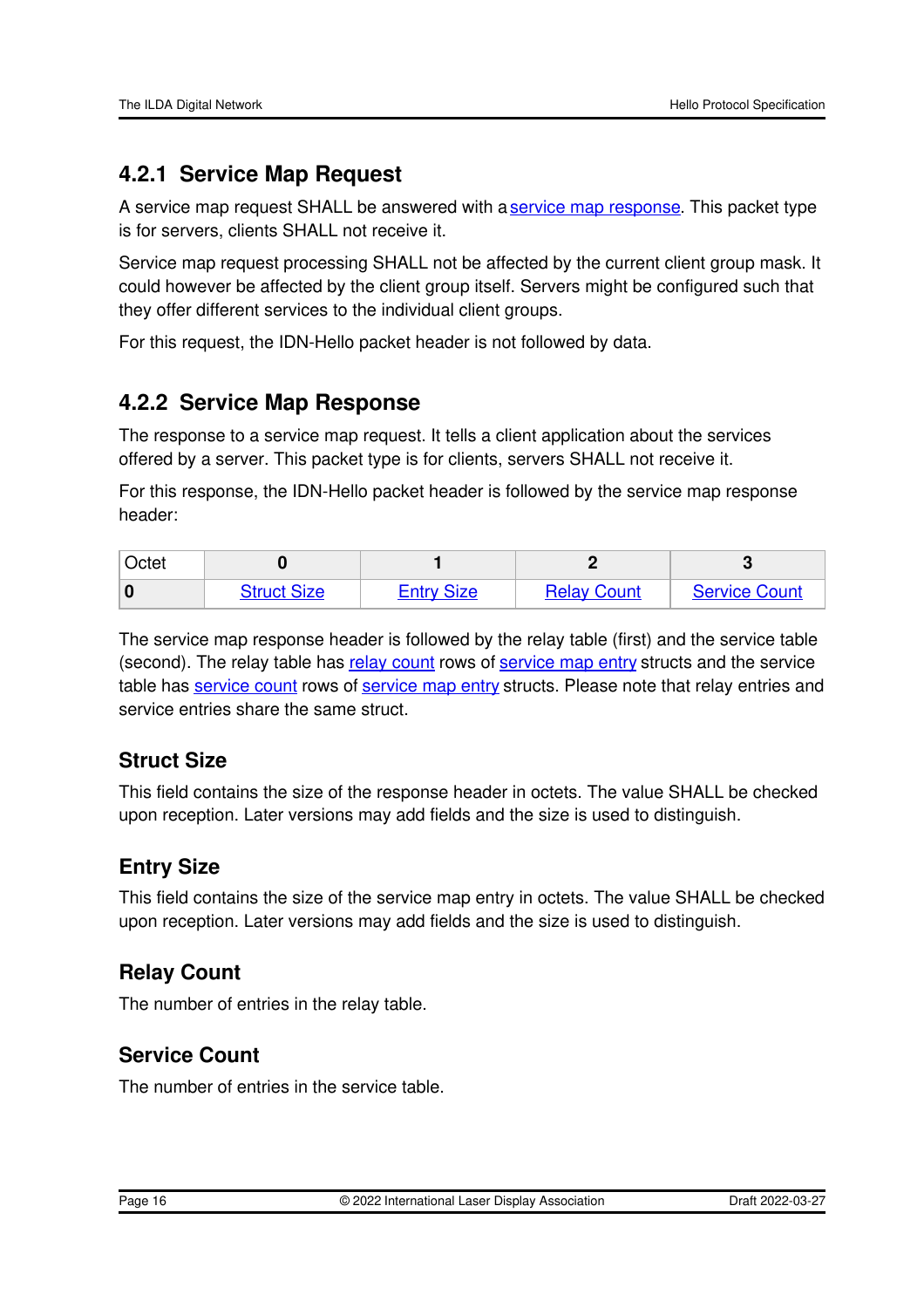# <span id="page-16-0"></span>**4.2.3 Service Map Entry**

This struct describes relay entries and service entries. The use of the fields does not generally differ, the purpose is complementing though.

| Octet |                   |                     | 2            | 3                   |  |  |  |  |
|-------|-------------------|---------------------|--------------|---------------------|--|--|--|--|
| 0     | <b>Service ID</b> | <b>Service Type</b> | <b>Flags</b> | <b>Relay Number</b> |  |  |  |  |
| 4     |                   | <b>Name</b>         |              |                     |  |  |  |  |
| 8     |                   | <b>Name</b>         |              |                     |  |  |  |  |
| 12    |                   | <b>Name</b>         |              |                     |  |  |  |  |
| 16    | <b>Name</b>       |                     |              |                     |  |  |  |  |
| 20    | <b>Name</b>       |                     |              |                     |  |  |  |  |

### <span id="page-16-1"></span>**Service ID**

The ID of the service. This field is not used for relay entries.

**Relay entry**: Must be 0.

**Service entry**: Must be in range 1..255. Note that a value of 0 is not valid as it would identify the default service.

### <span id="page-16-2"></span>**Service Type**

The type of the service. This field can be used by client applications to find appropriate services like for example needed when listing available services for a specific IDN-Stream service mode or IDN-Stream chunk type.

**Relay entry**: Must be 0 to identify a relay.

**Service entry**: Should be in range 1..255. A value of 0 marks a void enty that can be used in case the service exists but the type is not yet known, in case of misconfiguration, or for testing. Please refer to the IDN-Stream standard for the individual service types.

# <span id="page-16-3"></span>**Flags**

Status flags and informational flags.

| <b>Bit</b> | $7$ (MSB) |  | . . |  | $0$ (LSB) |
|------------|-----------|--|-----|--|-----------|
|            |           |  |     |  | ⋍⋍        |

#### <span id="page-16-4"></span>*Default Service ID (DSID)*

This flag marks a default service. Only one default service SHALL be reported per service type. This mark has [informational](#page-16-2) purposes only. This could be for example a service list

| Draft 2022-03-27 |
|------------------|
|                  |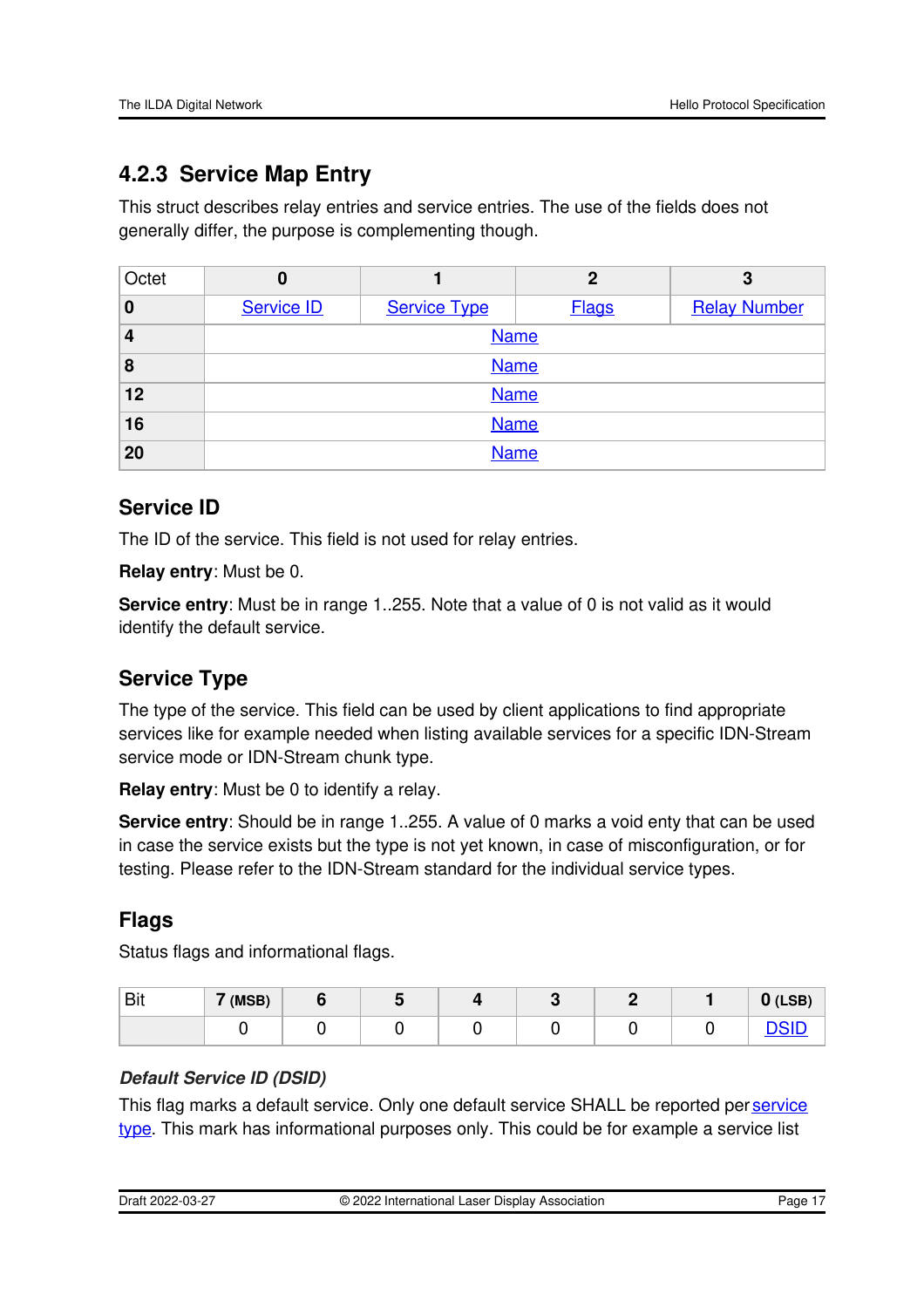that is presented to a user.

Please note that the IDN-Stream standard refines the service type by adding a service mode. A default service (the service in case a service ID of 0 is passed) is located modebased. It doesn't make much sense though to configure different services for different modes of a single service type.

#### <span id="page-17-0"></span>**Relay Number**

The number of the relay for topological information.

**Relay entry**: Must be in range 1..255. Note that since this number identifies a relay instance that forwards to another server, a value of 0 doesn't make sense.

**Service entry**: A value of 0 identifies a root service. These are services provided by the server itself. A value in range 1..255 identifies the relay with that number in the relay table. A relay number that can't be found in the relay table is invalid.

#### <span id="page-17-1"></span>**Name**

A user friendly name. The name SHOULD be user configurable.

**Relay entry:** The **host [name](#page-14-1)** of the relayed server.

**Service entry**: The name of the service. This name must not be confused with host names that might include a brand or model number. The service name SHOULD be a universal, changeable name like "left4", "center" or "graphics" such that general setup configuration doesn't have to change in case of swaps.

The field type is a non-terminated UTF-8 string. For strings that are shorter than the field size, the field SHALL be padded with binary zeros (0x00). The field is specified unterminated to ensure that reading code doesn't rely on a termination character that may be missing because of broken implementations.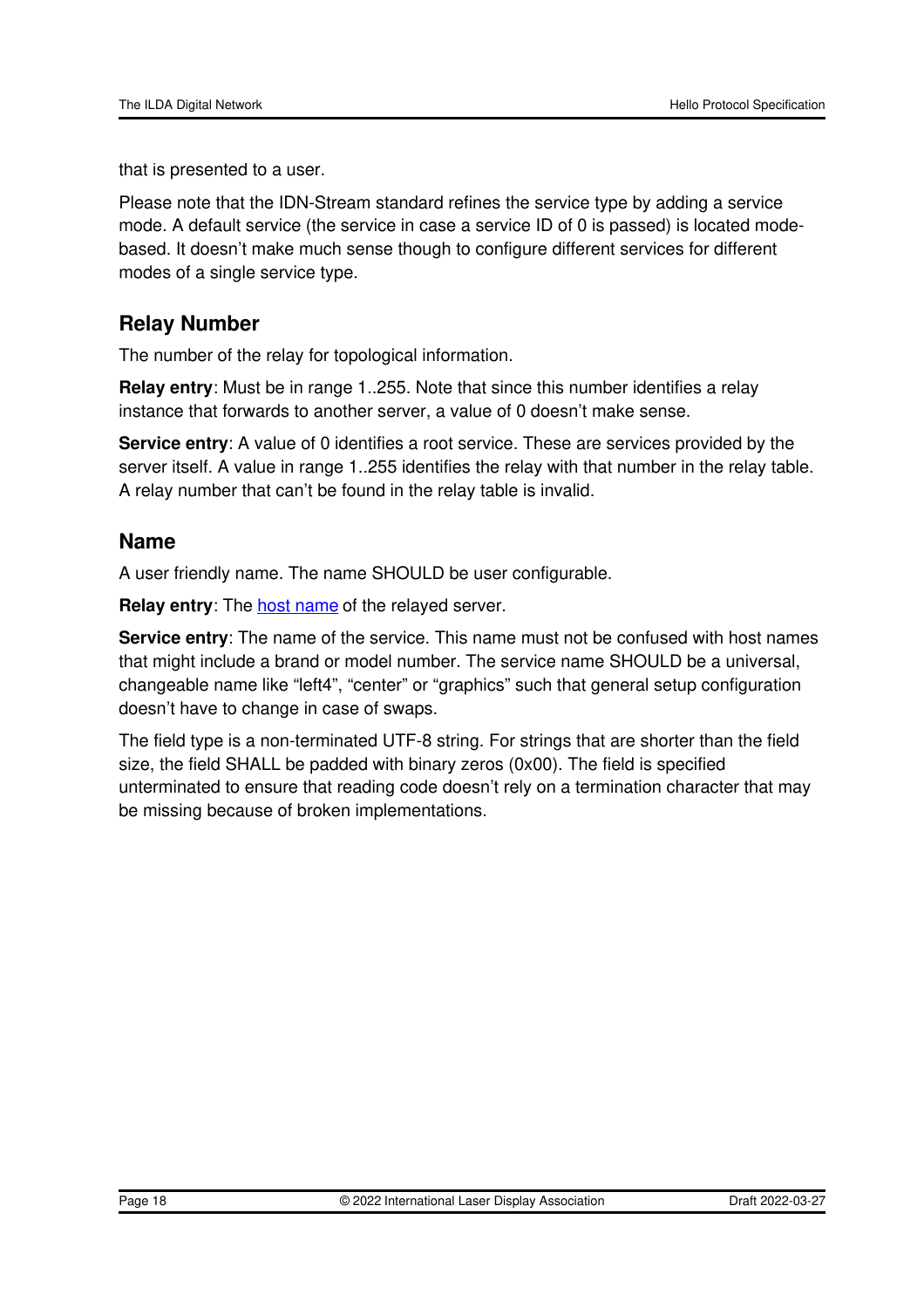# <span id="page-18-0"></span>**5 Parameters**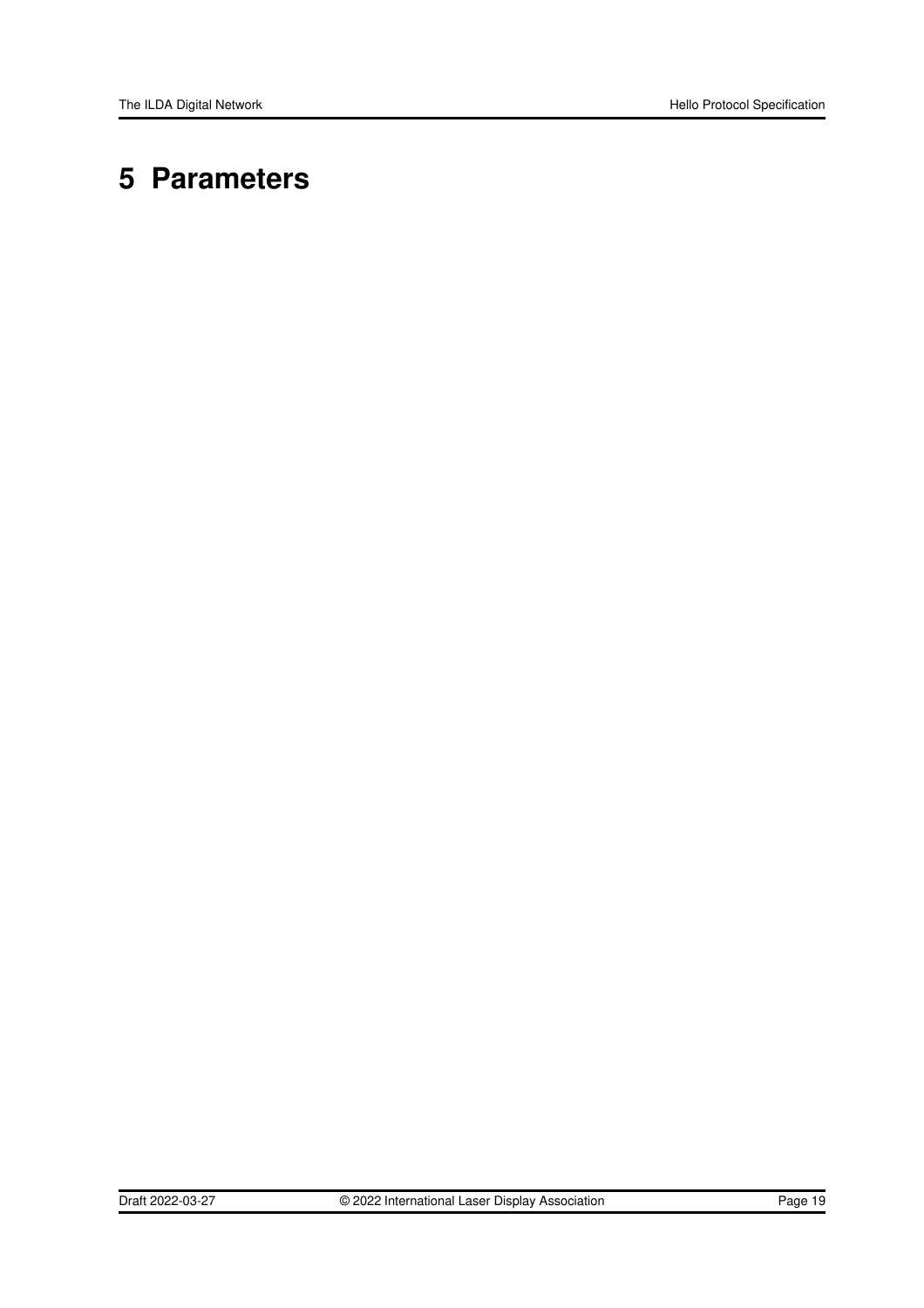# <span id="page-19-0"></span>**6 IDN-RT (Realtime Streaming)**

Realtime streaming of IDN-Stream channel messages is actually a small protocol on it's own. This sub-protocol could be implemented individually, without the rest of the IDN-Hello protocol. Defining IDN-RT within the IDN-Hello standard makes most sense though because device discovery is usually needed for clients to find a server that a stream could be sent to. Further, IDN-RT shares the packet definition with IDN-Hello.

IDN-RT provides a basic unidirectional method of sending IDN-Stream channel messages, which can be used with broadcasts or multicasts and a complementary method for acknowledgement, which gives feedback about reception and link events. This is especially useful for IDN-Stream messages that route, configure or close channels. Beyond this simple acknowledgement, protocols would go into lossless copies of data like TCP - but with tradeoffs in realtime performance.

Servers SHALL implement full support of this protocol such that clients can choose whether to implement the basic stream (as unicast or broadcast) or the acknowledged stream.

For clarification throughout this chapter, the term link is used for the raw exchange of datagrams while connection is used when the session layer is involved. So, datagrams are part of links between hosts and these datagrams can lead to or can be part of established connections.

IDN-RT doesn't provide session management. Incoming links allocate and connect to sessions with default parameters. Configuration of these parameters is up to the device. The session then processes the IDN-Stream messages that have been received over the established connection. Limited link monitoring is provided by the acknowledge mechanism.

The packet [sequence](#page-6-0) number is used for packet tracking. For the first packet of a connection, the number is arbitrary and stored by the server. For each succeding packet, the number must then be counted up to be able to track for lost packets and link quality. Further, the server SHOULD discard duplicates and could check for the packets being in the correct sequence. However, it should be noted at this point, that realtime streaming requires proper link quality. In case of problems either link quality must be improved or tradeoffs regarding realtime response (and a change of protocol) must be considered.

The strictly monotonically increasing packet [sequence](#page-6-0) number implies that timestamps in IDN-Stream channel messages, transported by the packets, SHALL increase monotonically (they might be equal). Further, with IDN-RT being a real time protocol, timestamps SHALL match the point in time of sending. While producers of discrete streams may just assign the current time, continuous stream producers may have to wait until the next timestamp is reached. In any case, producers may send packets past the timestamps of their channel messages but SHALL not send ahead of these timestamps. Consumers may not be able to synchronize otherwise.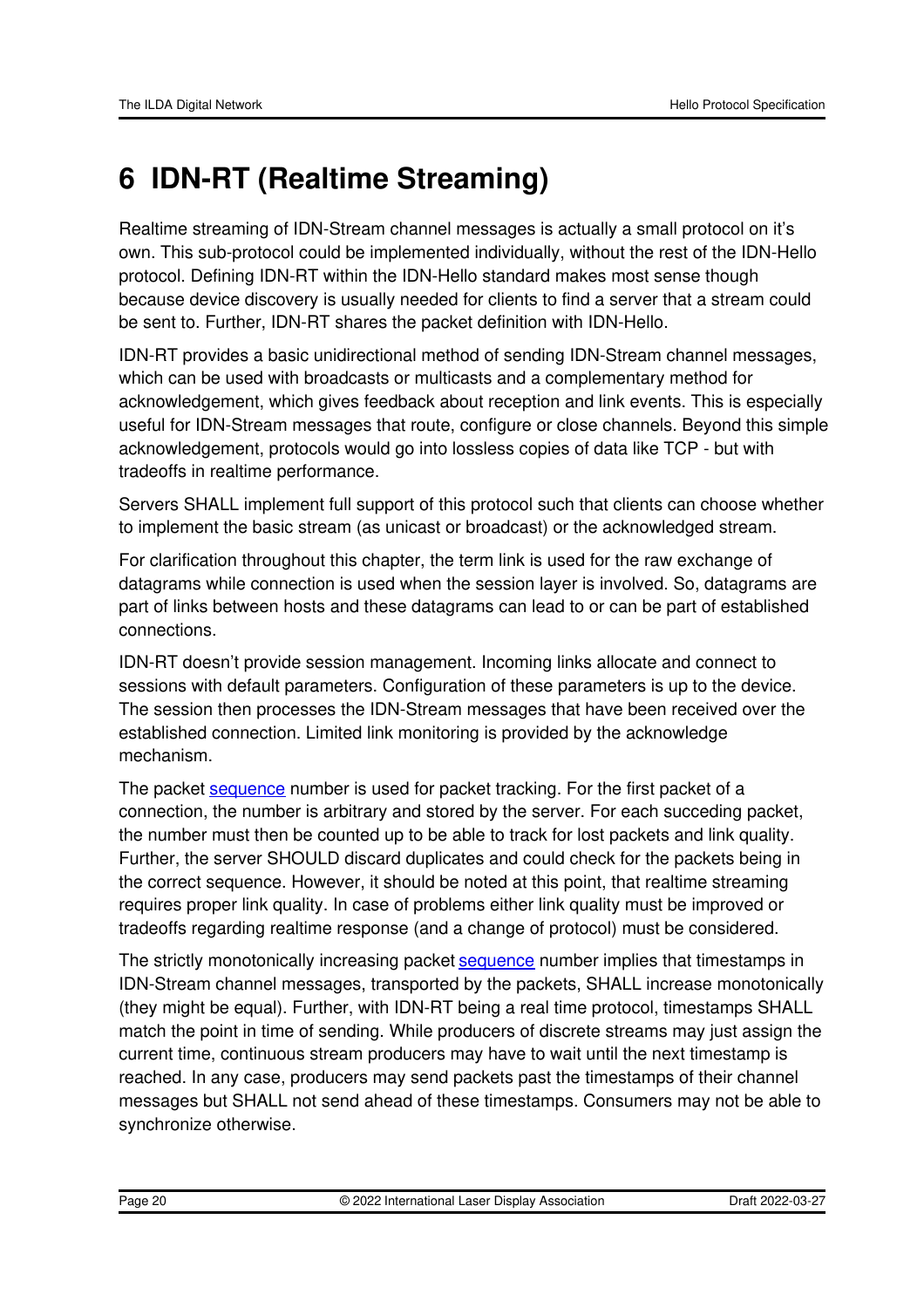# <span id="page-20-0"></span>**6.1 Processing of IDN-Stream Messages**

Servers SHALL check incoming packets for their size. This SHALL include a check of the received packet size versus the contained IDN-Stream message length. Malformed packets SHALL be silently discarded and SHOULD therefore not open a connection or reach a session. Empty packets (packets not containing a message) are generally OK. In this case, semantics are specified with the commands.

In case the client sends from a client group, that is currently excluded from processing, packets from that link SHALL not be processed by a session.

Please note that the IDN-RT links and IDN sessions may have individual timeouts for reasons including safety. A session timeout SHALL stop session processing and data output while a link timeout SHALL close the connection and release the session (which would stop processing as well). This means that sending empty packets will keep the link connected and the session allocated but may lose the session output due to a session timeout. A packet containing an IDN-Stream void channel message though is considered part of the stream. The message has a valid timestamp and is processed by the session, which keeps the connection and the session alive.

# <span id="page-20-1"></span>**6.2 Basic Simplex Stream (IDN-BRT)**

Simplex, unidirectional streams of IDN channel messages are the most basic way of realtime communication. Just a packet header with a single command is needed. In case the client plays nice or doesn't want to wait for a link timeout, a second command, the [connection](#page-21-1) close can be used. The packets can be transmitted via unicast, multicast or broadcast since no acknowledgement is involved. The sub-standard identifier IDN-BRT (for basic/broadcast realtime streaming) is used for such connections.



In case IDN-RT is implemented on a server as part of IDN-Hello implementation, clients that use the IDN-BRT subset can implement plug and play features by using the ping and scan requests of the IDN-Hello protocol.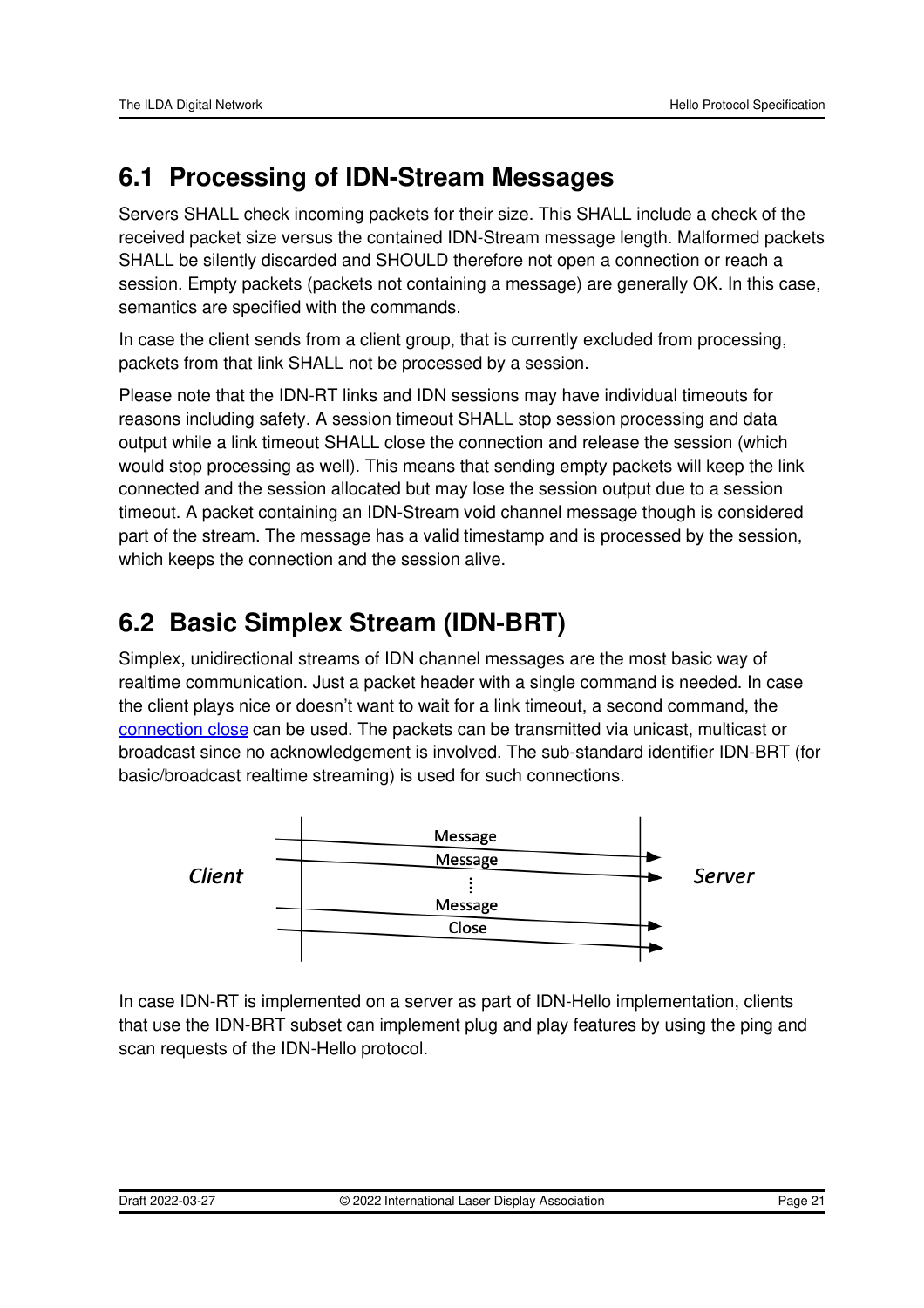# <span id="page-21-0"></span>**6.2.1 Channel Message**

Pass an IDN-Stream channel message to an IDN session.

The packet payload (which follows the packet header) can be empty or can contain an IDN-Stream channel message. In case the link is new, the client is not excluded and sessions are available, a server SHALL accept the link and attach a new session to it. For established connections, the link timeout SHALL be reset.

In case the packet payload contains a message, this message SHALL be passed to the IDN session for processing. An empty packet (no packet payload) SHALL just establish a connection or reset the link timeout.

# <span id="page-21-1"></span>**6.2.2 Connection Close**

Pass an IDN-Stream channel message to an IDN session and close the connection.

The packet payload (which follows the packet header) can be empty or can contain an IDN-Stream channel message. In case the link is new, the client is not excluded and sessions are available, a server SHALL accept the link and attach a new session to it.

In case the packet payload contains a message, this message SHALL be passed to the IDN session for processing. An empty packet (no payload) is only allowed in case the connection is established.

After processing, the session SHALL be closed gracefully by finishing output or moving to a home position and closing open channels. The connection SHALL be closed. Before closing, note that [session](#page-29-0) status can be used to monitor output lag and resource availablity for new connections.

# <span id="page-21-2"></span>**6.2.3 Abort**

Close the connection and reset the attached session immediately.

The request has no packet payload.

The session referred to by the link SHALL be reset immediately by aborting output or moving to a home position and resetting open channels. The connection SHALL be closed. Before aborting, [session](#page-29-0) status can be used to monitor output lag.

Please note that IDN-RT is a transport protocol and therefore, this command is not intended to be used for safety purposes.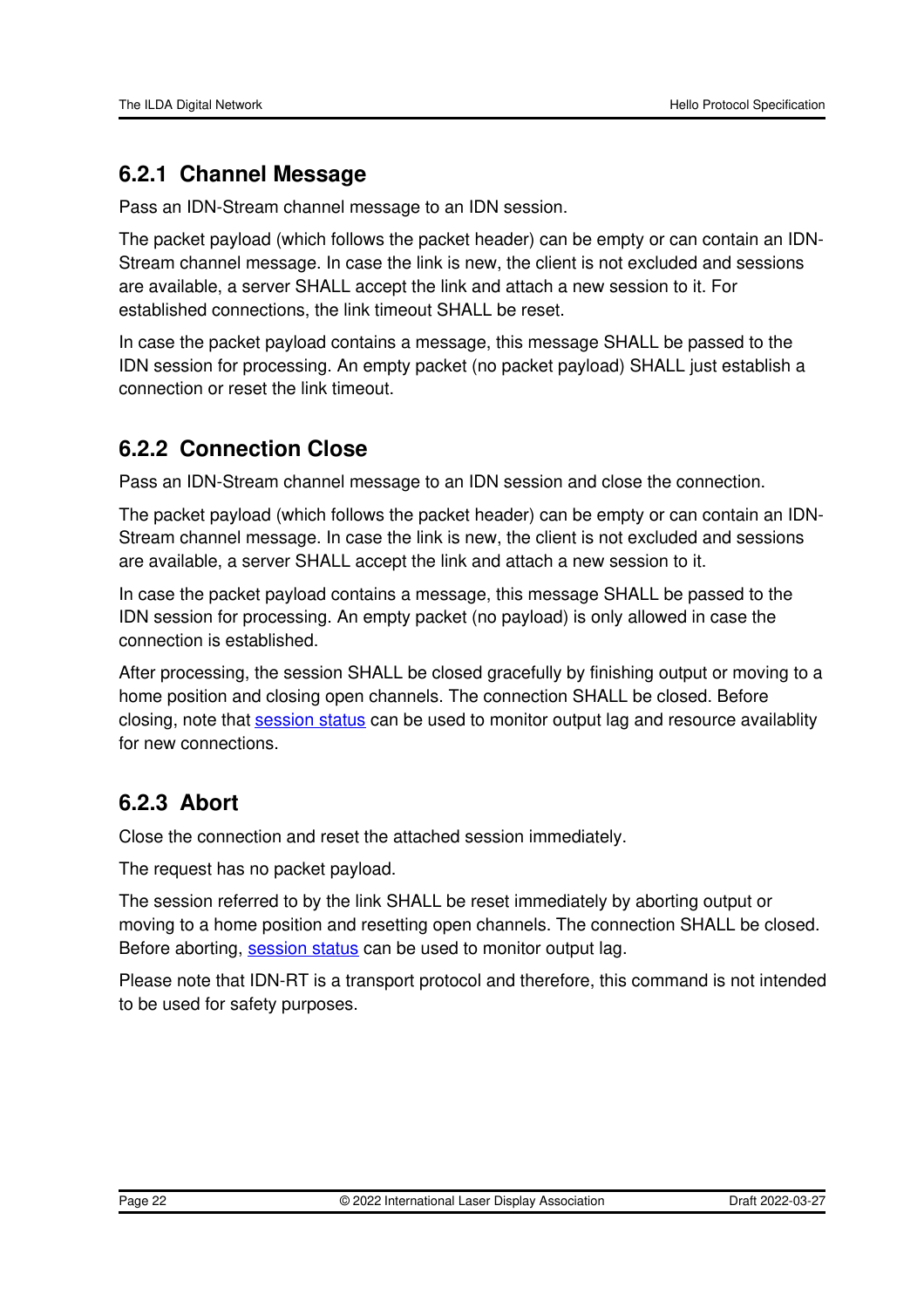# <span id="page-22-0"></span>**6.3 Acknowledged Stream**

Acknowledgement adds link monitoring and packet reception codes to basic simplex streaming without changing the realtime characteristics. Because of bidirectional traffic, it is suited for unicast communication but could generally be used for multicast/broadcast on transport protocols that allow addressing. In this case, the client would have to keep track of server addresses (for the replies). Please note that for example WIFI links could be degraded by bidirectional traffic.



Acknowledgement makes most sense for the transport of IDN-Stream channel messages that contain a configuration header, especially when this header changes the configuration. With the acknowledgement, the client then knows that the message was received correctly and was passed to the IDN session. Through event flags, the client can find out about what happened on link and session between acknowledgements.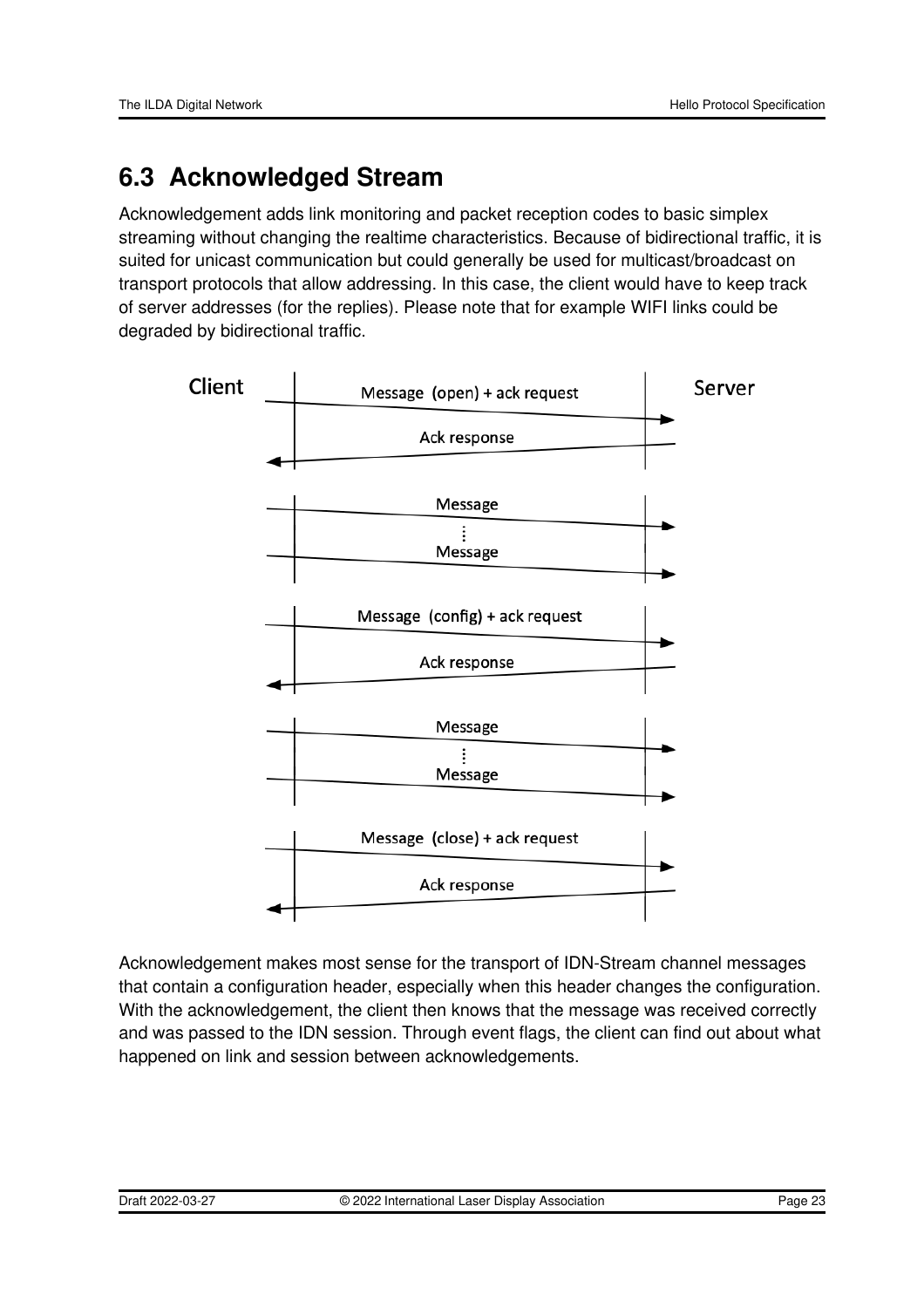### <span id="page-23-0"></span>**6.3.1 Channel Message with Acknowledge Request**

Pass an IDN-Stream channel message to an IDN session, ask for an acknowledgement.

The packet payload (which follows the packet header) can be empty or can contain an IDN-Stream channel message. In case the link is new, the client is not excluded and sessions are available, a server SHALL accept the link and attach a new session to it. For established connections, the link timeout SHALL be reset.

In case the packet payload contains a message, this message SHALL be passed to the IDN session for processing. An empty packet (no payload) SHALL just establish a connection or reset the link timeout.

Finally, an [acknowledgement](#page-23-2) containing the sequence number of the packet that requested the acknowledge SHALL be sent.

# <span id="page-23-1"></span>**6.3.2 Connection Close with Acknowledge Request**

Pass an IDN-Stream channel message to an IDN session and close the connection, ask for an acknowledgement.

The packet payload (which follows the packet header) can be empty or can contain an IDN-Stream channel message. In case the link is new, the client is not excluded and sessions are available, a server SHALL accept the link and attach a new session to it.

In case the packet payload contains a message, this message SHALL be passed to the IDN session for processing. An empty packet (no payload) is only allowed in case the connection is established.

After processing, the session SHALL be closed gracefully by finishing output or moving to a home position and closing open channels. The connection SHALL be closed. Before closing, note that [session](#page-29-0) status can be used to monitor output lag and resource availablity for new connections.

Finally, an [acknowledgement](#page-23-2) containing the sequence number of the packet that requested the acknowledge SHALL be sent.

# <span id="page-23-2"></span>**6.3.3 Message Acknowledgement**

The reply to an acknowledge request. The reply tells the client about the reception of the packet to be acknowledged, events that happened since the last acknowledgement, and about status of session and channels. The reply could be used for RTT (round trip time) measurements (and with that for cascading latency measurements) and SHALL be sent immediately.

For fields that involve a channel, values SHALL refer to the channel of the message in the packet to be acknowledged. In case there was no message, these fields SHALL read a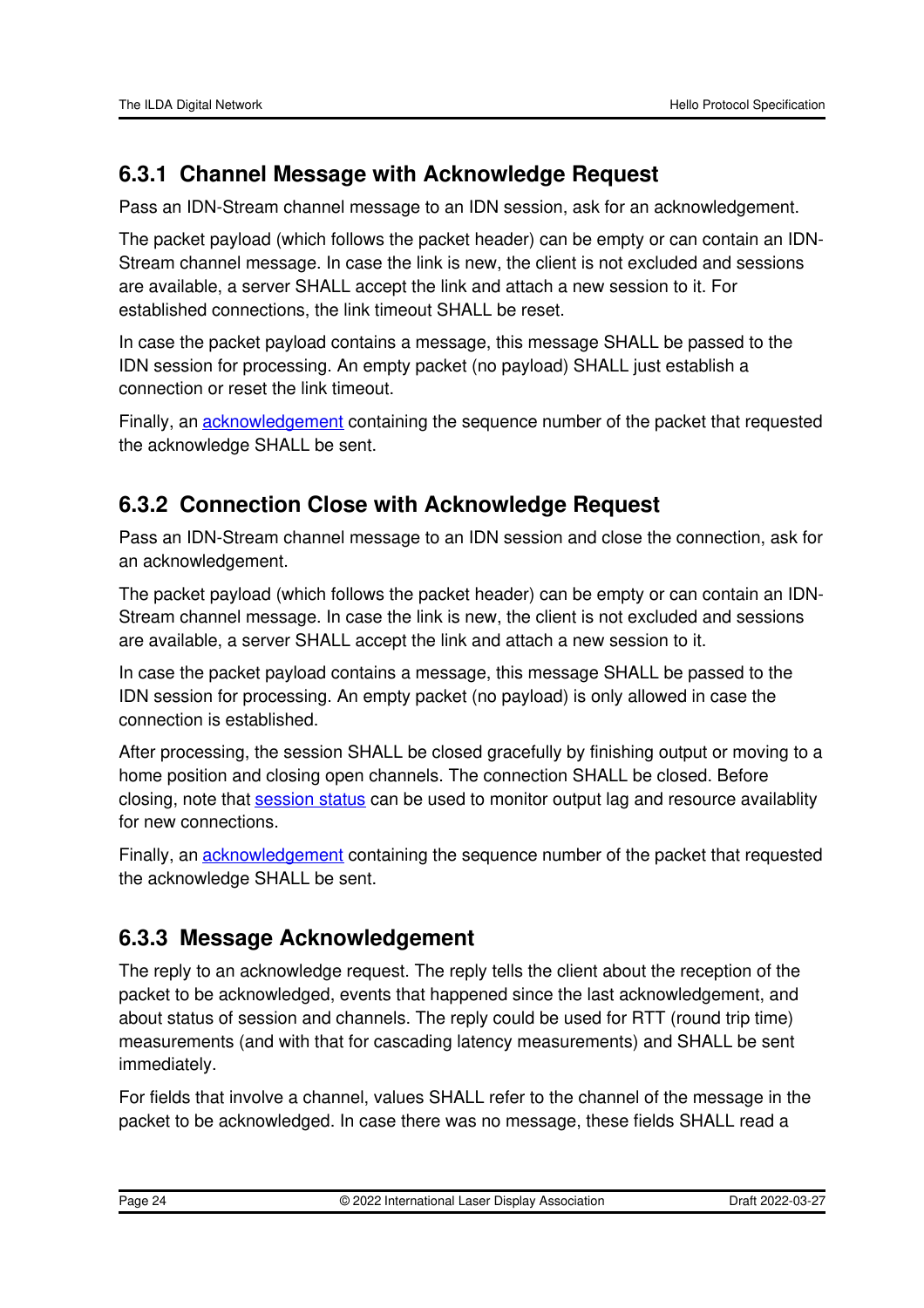reset value or be marked unknown. Fields involving a channel may not reflect the current status of a service or a device connected to that channel. Depending on implementation and use case, session input buffering for jitter compensation and timeline checks may delay channel operations. Therefore, care must be taken, when using advanced techniques like service rerouting or immediate reopening of a channel as their status may lag behind. Producers could monitor the Pipeline Event flags [CnlRted](#page-29-1) and [CnlClsd](#page-29-2) along with sending void messages on the channel in case needed.

For this command, the IDN-Hello packet header is followed by the acknowlegement header:

| Octet |                             |                    |                          |                     |  |  |
|-------|-----------------------------|--------------------|--------------------------|---------------------|--|--|
|       | <b>Struct Size</b>          | <b>Result Code</b> | <b>Input Event Flags</b> |                     |  |  |
|       | <b>Pipeline Event Flags</b> |                    | <b>Status Flags</b>      | <b>Link Quality</b> |  |  |
|       | Latency                     |                    |                          |                     |  |  |

#### <span id="page-24-0"></span>**Struct Size**

This field contains the size of the acknowledgement header in octets. The value SHALL be checked upon reception. Later versions may add fields and the size is used to distinguish.

### <span id="page-24-1"></span>**Result Code**

Message reception and connection establishment result.

| Code |                                                                        |
|------|------------------------------------------------------------------------|
| 0x00 | Message successfully received and passed to the IDN session            |
|      | $0xEB$ Empty (no message) close command without established connection |
|      | 0xEC All sessions are occupied by clients (new connection refused)     |
|      | 0xED The client group is excluded from streaming                       |
|      | 0xEE   Invalid packet payload                                          |
|      | 0xEF   Any other processing error                                      |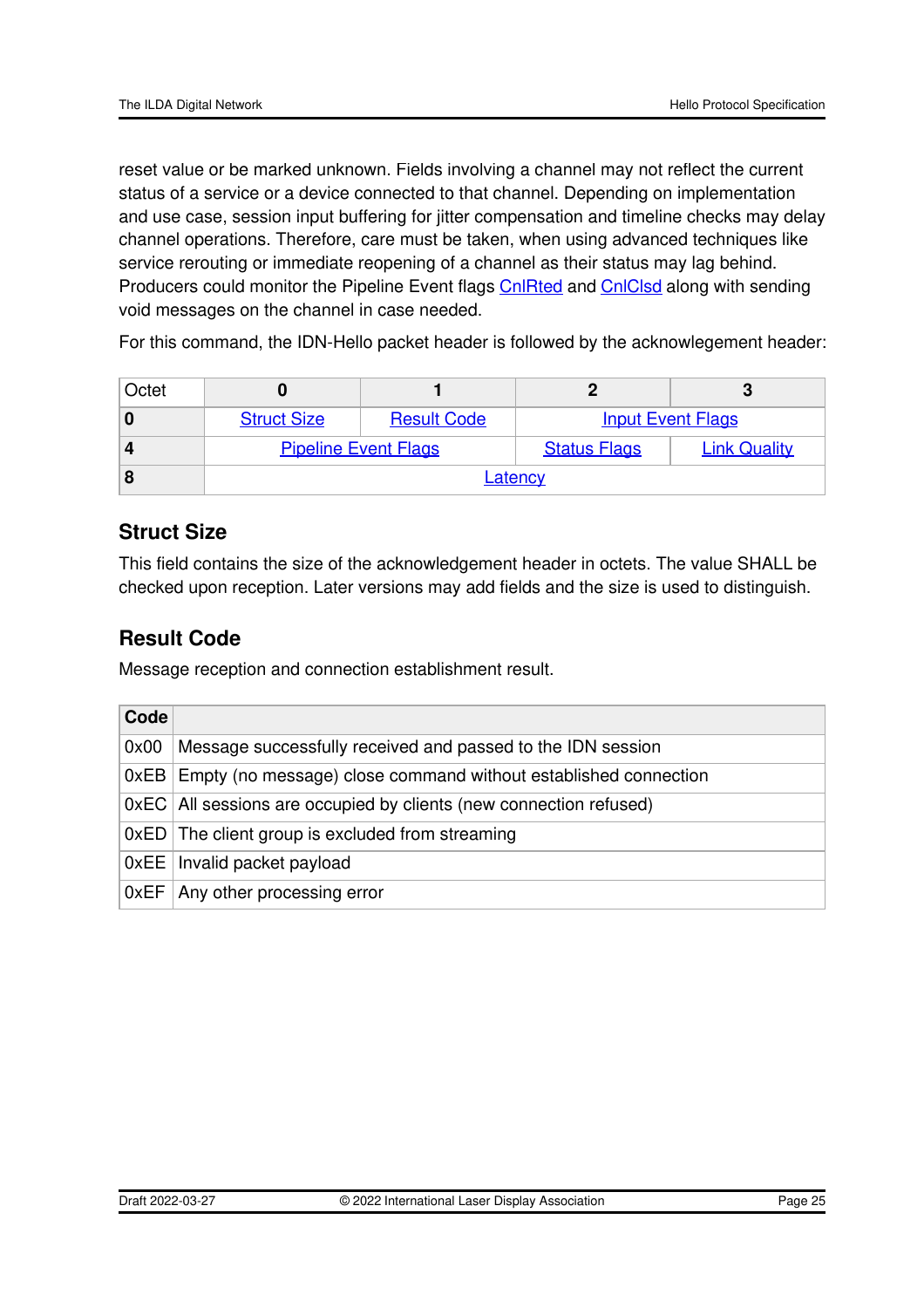### <span id="page-25-0"></span>**Input Event Flags**

Events that happened on link and session input since the last acknowledge. After the acknowledge is sent, the passed events SHALL be cleared and monitoring SHALL start over. The events SHALL be related to the link, the packet was received on and the session connected to it.

| <b>Bit</b> | <b>15 (MSB)</b> | 14 | 13           | 12 | 11           | 10           | 9            | 8            |
|------------|-----------------|----|--------------|----|--------------|--------------|--------------|--------------|
|            | <b>IRAErr</b>   |    | <b>CCErr</b> |    | <b>BPErr</b> | <b>LAErr</b> | <b>OVErr</b> | <b>MVErr</b> |
|            |                 |    |              |    |              |              |              |              |
| Bit        |                 | 6  | 5            |    | З            | 2            |              | $0$ (LSB)    |
|            | <b>SeqErr</b>   |    |              |    | Order        |              |              | <b>New</b>   |

#### <span id="page-25-1"></span>*Internal Resource or Assertion Error (IRAErr)*

If set, this bit indicates an internal problem like memory allocation, structure integrity, data that can't be coalesced, or assertions that were not met. Messages or data got dropped.

#### <span id="page-25-2"></span>*Message on Closed Channel (CCErr)*

If set, this bit indicates that messages (other than void messages) could not be processed because the referred channel was not routed to a service. Since messages must not be sent on closed channels, this error could indicate a lost channel routing or point to implementation problems. Because of input buffering, the indication could lag behind. IDN-Stream void messages SHALL not be counted as they do not contain data and are usually used for keepalive or monitoring purposes.

#### <span id="page-25-3"></span>*Before Process Time (BPErr)*

If set, this bit indicates unresolved timestamp discontinuities. Messages that arrived later contained timestamps which are earlier than timestamps that have been processed already. Depending on algorithm or device this may be a push time for lower level processing or an internal tracking mark. Messages got dropped.

#### <span id="page-25-4"></span>*Late Arrival Error (LAErr)*

If set, this bit indicates that messages arrived later than expected. This may indicate a resolved network congestion that could for example happen on WIFI routers when changing the radio channel. Although the timestamp was found continuous and messages were processed, a lower level device underrun may have occurred.

#### <span id="page-25-5"></span>*Overrun Error (OVErr)*

If set, this bit indicates that more messages arrived than can be buffered. Since, for real time streaming, more recent messages are more important, older messages have been dropped. While this error can be caused by general resource shortage, other causes could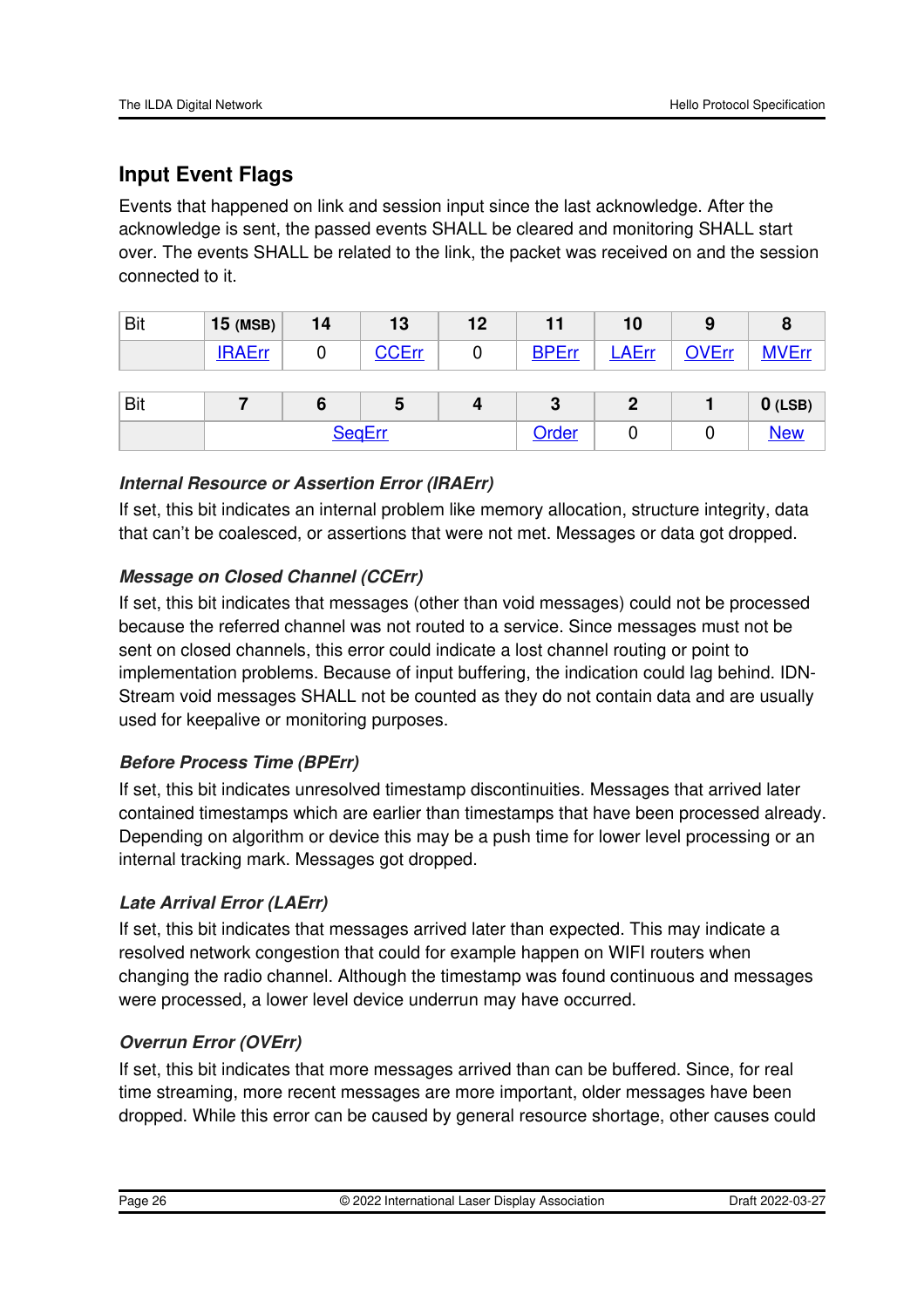be excessive jitter which lead to large latency for underrun protection or clients sending faster than realtime beyond server buffer capacity.

#### <span id="page-26-0"></span>*Message Validation Error (MVErr)*

If set, this bit indicates early message validation and acceptance errors. This could for example be an invalid contentID when checked during session input. Please note that this flag refers to the message itself, opposed to general packet payload checks (size for example), that are reported through the [Result](#page-24-1) Code.

#### <span id="page-26-1"></span>*Sequence Error (SeqErr)*

In case any of these bits are set, sequence number tracking detected an error since the last time queried. Messages might be lost and output might have been in error. While this could generally happen on packet-switched networks, it should not happen on local networks since throughput of any protocol is degraded. For example, network implementations like network stacks and switches are encouraged to keep datagrams in order because of upper layer protocol throughput. This is not generally true for routing though. In case sequence errors pile up, implementations might be broken or physical link quality might be poor and should be improved.

| <b>Bitmask</b> |                                                                |
|----------------|----------------------------------------------------------------|
| 0001           | Type 1 error: Sequence not strictly monotonic increased (by 1) |
| 0010           | Type 2 error: Duplicate sequence number(s)                     |
| 0100           | Type 3 error: Missing sequence number(s)                       |

While all errors relate to the sequence number not strictly monotonically increasing by one, subsequent checking can find the other error types, which may make error tracking easier. In a sequence window, duplicates can be detected immediately while missing sequences can be reported when leaving the window. Since flags are cleared with the acknowledge, the field may show all combinations of types.

#### <span id="page-26-2"></span>*Timeline not in Order (Order)*

If set, this bit indicates a resolved timestamp discontinuity. Messages contained timestamps which are earlier than timestamps already received, but the implementation was able to reorder the messages silently at the input. In case this bit is set together with sequence errors, packets were reordered by the network. In case there was no sequence error, the producer caused the discontinuity.

#### <span id="page-26-3"></span>*New Connection (New)*

If set, this bit indicates that a new connection was established since the last time queried. This is a confirmation for a packet that was supposed to establish a connection and would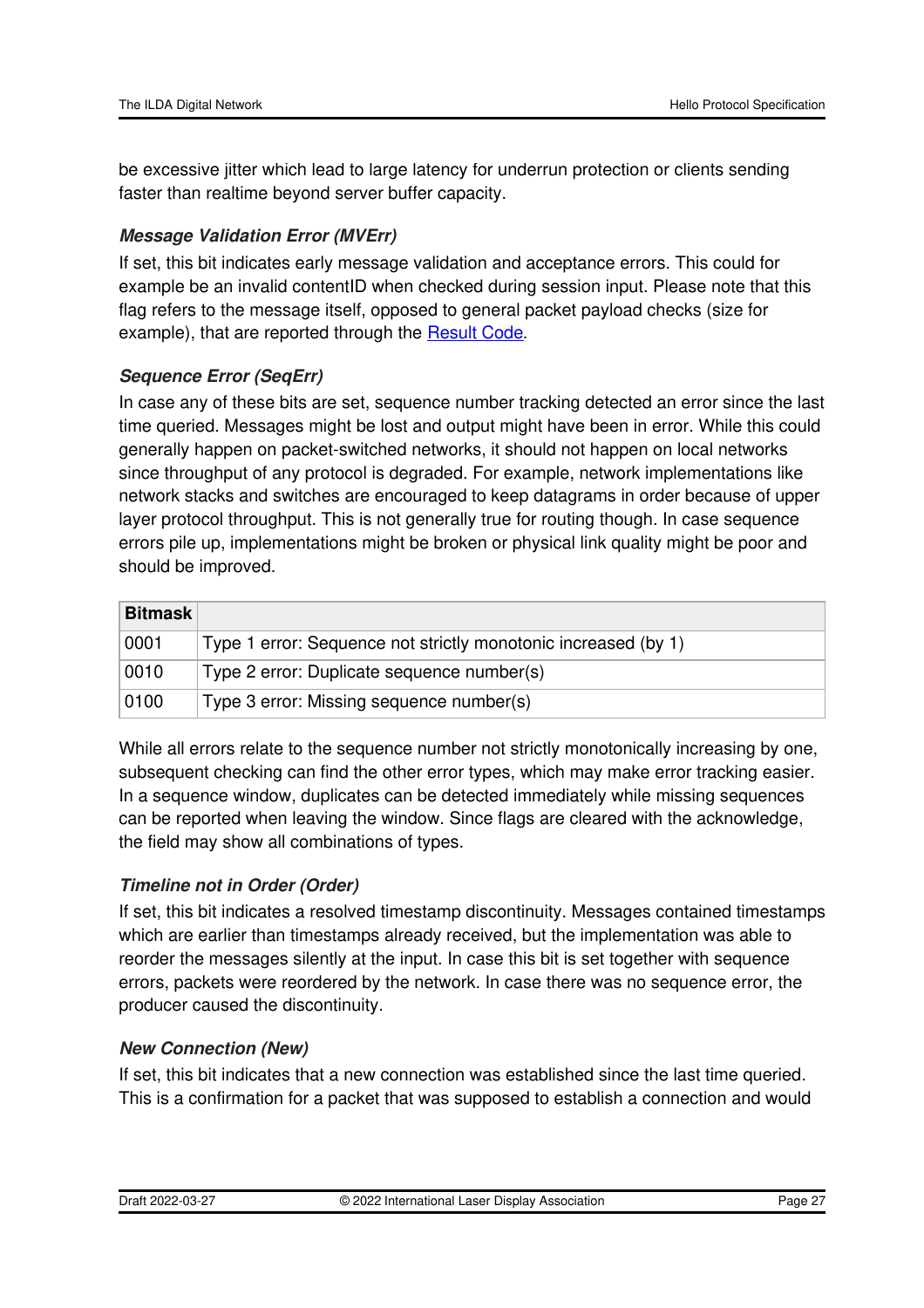indicate an anomaly in case the connection is supposed to be established. Connection timeouts from link interruptions could cause such a case.

### <span id="page-27-0"></span>**Pipeline Event Flags**

Events that happened on the processing pipeline since the last acknowledge. After the acknowledge is sent, the passed events SHALL be cleared and monitoring SHALL start over. The events SHALL be related to the channel of the message that the acknowledge was [requested](#page-23-2) for and could lag behind. Please refer to the notes at the beginning of the chapter.

| ∣Bit | $15$ (MSB)    |  |                                                              |  |  |
|------|---------------|--|--------------------------------------------------------------|--|--|
|      | <b>IAPErr</b> |  | DVIErr   PVLErr   RGUErr   MCLErr   CTYErr   DCMErr   CKTErr |  |  |

| Bit |               |                 |              |  | $0$ (LSB)                |
|-----|---------------|-----------------|--------------|--|--------------------------|
|     | <b>CFGErr</b> | FRGErr   BSYErr | <b>SMErr</b> |  | <b>CnlClsd   CnlRted</b> |

#### <span id="page-27-1"></span>*Internal Assertion or Processing Error (IAPErr)*

If set, this bit indicates an internal problem like structure integrity, assertions, that were not met, or failures during pipeline processing.

#### <span id="page-27-2"></span>*Device Irregularity Error (DVIErr)*

If set, this bit indicates a device error. This could be related to data (overrun, underrun), be an unexpected device/API status or be a general malfunction.

#### <span id="page-27-3"></span>*Message Payload Validation Error (PVLErr)*

If set, this bit indicates that the payload of a message couldn't be processed, decoded, or contained inconsistencies or invalid data. A processing error could be an invalid data sequence, a decoding error could be leftover fractions of decoding units, and an inconsistency could be a mismatch between subsequent data chunks (or an invalid mix of chunk types). For data to run through a decoder, it must usually match integer multiples of decoding units defined with the configuration, used to build the decoder. Fractions of data units cannot generally be moved between data chunks.

#### <span id="page-27-4"></span>*Range Check or Unsupported Feature Error (RGUErr)*

If set, this bit indicates that a data chunk contained values, that are out of range or asked for features/operations that are not supported. This could be implementation or device limits like frequencies, data rates, or unimplemented optional operations.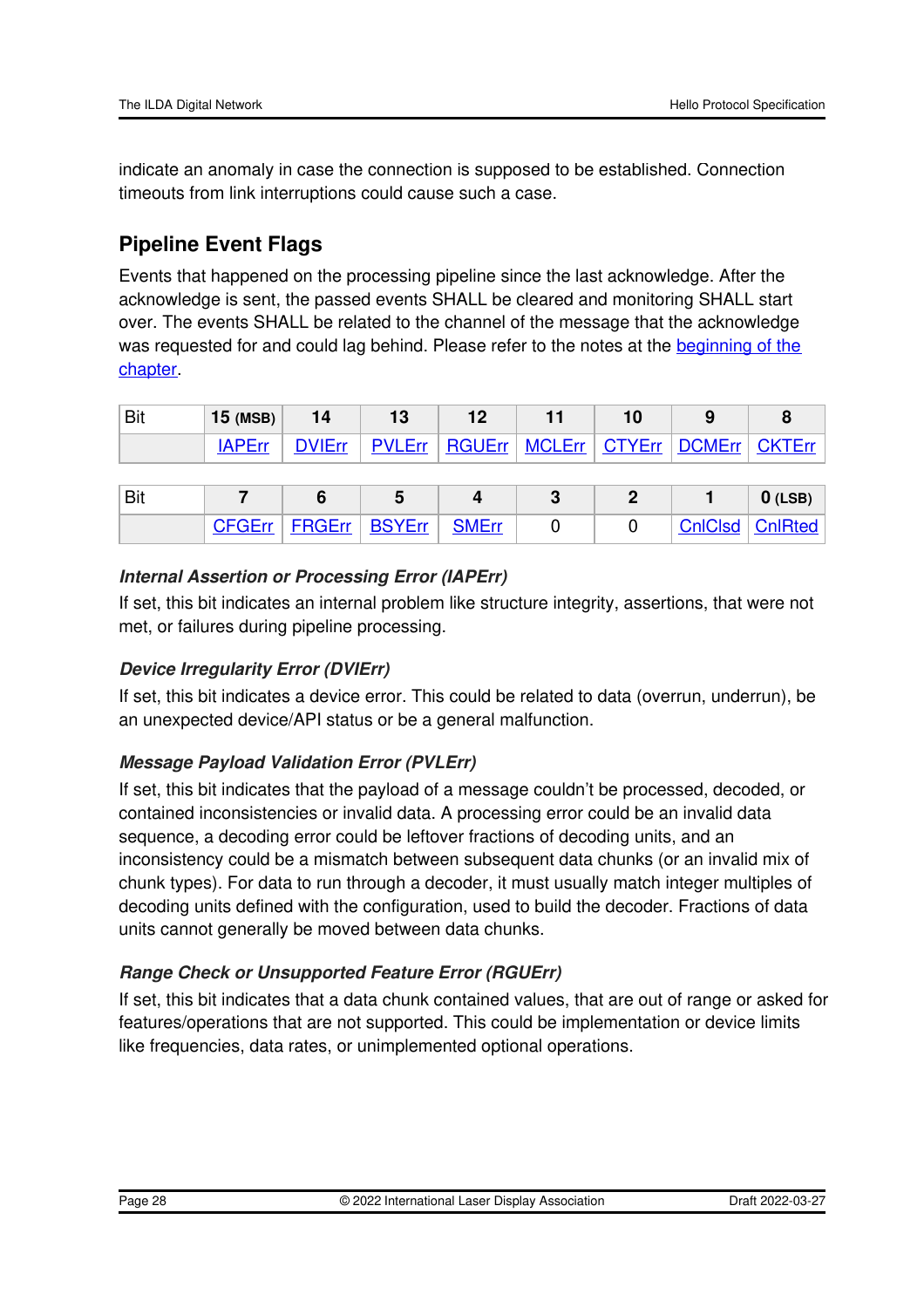#### <span id="page-28-0"></span>*Minimum Chunk Length Error (MCLErr)*

If set, this bit indicates that data chunks contained less than the required minimum data size or duration. The minimum size depends on service and mode and is defined in the IDN-Stream standard for sanity checks, processing overhead compensation or data framing.

#### <span id="page-28-1"></span>*Continuity Error (CTYErr)*

If set, this bit indicates that device data processing detected a discontinuity. In most cases, this is related to continuous mode data not being seamless, when a message timestamp plus the duration of the data chunk doesn't match the next message timestamp or a IDN-Stream chunk sequence number plus the chunk payload doesn't match the next chunk sequence number. The error can also point to erroneous integer counter wraps.

#### <span id="page-28-2"></span>*Service Data and Configuration Mismatch (DCMErr)*

If set, this bit indicates that Service Configuration Match (SCM) bits in the data chunk header did not match Service Data Match (SDM) bits in the configuration header, stored with the decoder. The error may happen for lost configurations.SCM/SDM match is a cross check feature for unreliable connections. Please refer to the IDN-Stream standard.

#### <span id="page-28-3"></span>*Chunk Type Error (CKTErr)*

If set, this bit indicates that the service connected to the channel received data chunks with invalid types for the service and/or mode. Messages got dropped.

#### <span id="page-28-4"></span>*Service Mode Configuration Error (CFGErr)*

If set, this bit indicates that the service connected to the channel received a configuration, that is invalid for the service/mode such that a decoder for channel data could not be built. The flag can also indicate that data was to be processed when there is no decoder for the service/mode.

#### <span id="page-28-5"></span>*Fragment Reassembly Error (FRGErr)*

If set, this bit indicates that reassembling a data chunk from fragments, transmitted in multiple messages, failed. This is very likely because of a lost fragment (first, sequel strictly counting up or last) but could also be because of excess reassembly memory use or be related to implementation problems on both sides.

#### <span id="page-28-6"></span>*Service Busy (BSYErr)*

If set, this bit indicates that a channel could not be routed because the service (or the service in the requested mode) was busy. This may happen in case two channels try to use the exclusive mode of the same service or in case devices (or implementations) do not allow for sharing in general.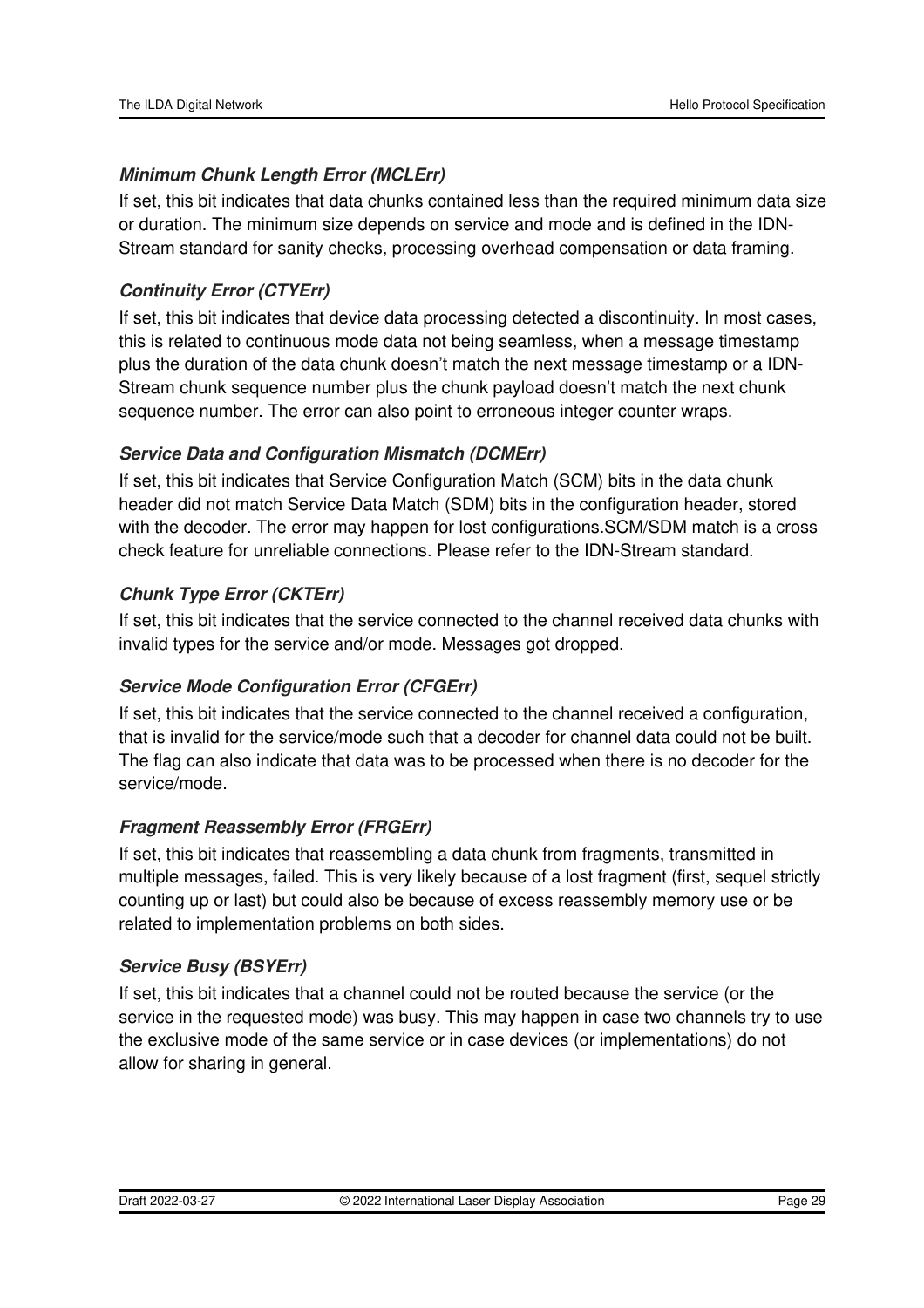#### <span id="page-29-3"></span>*Invalid ServiceID or ServiceMode (SMErr)*

If set, this bit indicates that a channel could not be routed to a service because of an unknown or invalid service ID or service mode in the message config header.

#### <span id="page-29-2"></span>*Channel Closed (CnlClsd)*

If set, this bit indicates that the channel is closed. This indication is static, which means that the flag is set whenever the channel is closed (opposed to being triggered by an event). Because of input buffer delays, the channel status may lag behind. This could lead to a packet containing a message with a channel routing being acknowledged with a closed channel (because the message hasn't been processed yet). IDN-Stream void messages can be used for status monitoring.

#### <span id="page-29-1"></span>*Channel Routed (CnlRted)*

If set, this bit indicates that the channel was routed to a new service and/or a new service mode. This includes invalid or busy routings where channels get routed to a NULL service to avoid closed channel errors. A confirmation for a failed routing would have the **[SMErr](#page-29-3)** or [BSYErr](#page-28-6) flag set. A successful routing would have both flags reset.

### <span id="page-29-0"></span>**Status Flags**

Current status of link, session and output devices. The flags SHALL only be related to the resources bound by the connection.

| Bit | 7 (MSB) |  |  |              |              | $0$ (LSB)    |
|-----|---------|--|--|--------------|--------------|--------------|
|     |         |  |  | <b>SNMsq</b> | <b>DOBuf</b> | <b>SOCnl</b> |

#### <span id="page-29-4"></span>*Session has Messages (SNMsg)*

If set, this bit indicates that the session keeps queued messages. This queue is usually needed as a latency buffer for input jitter compensation. Together with the Devices Occupy Buffers flag **[DOBuf](#page-29-5)** and the Open Channels flag **SOCnl**, this bit can be used for completion monitoring.

#### <span id="page-29-5"></span>*Devices Occupy Buffers (DOBuf)*

If set, this bit indicates that devices retained by the session keep data belonging to the stream. This may be needed for FIFO queues that decouple processing from device output.

Pipelining may cause that devices keep data after all channels are closed. When all data is drained, the bit SHALL be reset. This indication SHALL not include data in reassembly queues since this data is not yet processed and fragments might be lost. Together with the Session Message flag [SNMsg](#page-29-4) and the Open Channels flag [SOCnl](#page-30-2), this bit can be used for completion monitoring. Please note that this indicator may not be infinitely precise. This can be due to complexity or due to data already being vanished in the shallows of hardware.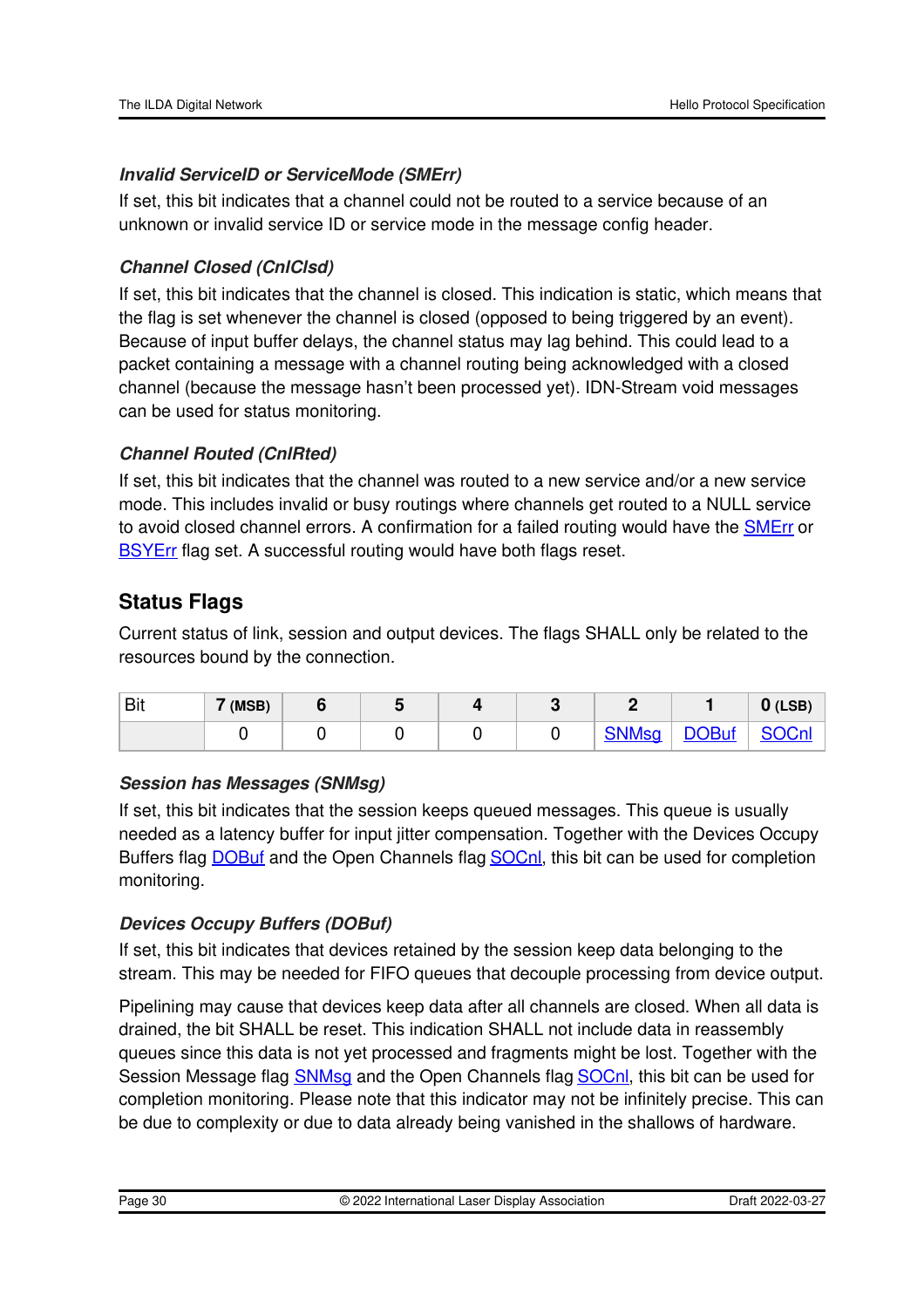However, the indicator SHALL mark a point of immutability, where aborting the link would not remove any stream data from the output (because the data is already followed by idle or other data) and the device could take a new channel.

#### <span id="page-30-2"></span>*Session has Open Channels (SOCnl)*

If set, this bit indicates that the session has open channels. It is valid for a session to have open channels but not keeping messages or output data - or vice versa. For example, in standby situations or at home positions, channels may be open and in case of buffering, a session may not have opened channels yet.

### <span id="page-30-0"></span>**Link Quality**

A general quality indicator. The value is implementation dependent and SHOULD be derived from sequence errors, network jitter, congestions and latency. A value of 0 represents an unknown quality. A value of 1 represents a very poor quality (high losses, high jitter) and a value of 255 represents excellent quality. Acknowledge requests for the first couple of packets/messages of a connection SHALL be answered with a value of 'unknown' since the quality can't be known yet. Please note that jitter evaluation needs time stamps and is usually based on those found in IDN Channel Messages contained in the payload of IDN-RT packets.

### <span id="page-30-1"></span>**Latency**

The estimated latency for the first octet of the message payload to be visible at its output destination in microseconds. A value of 0 represents an unknown latency. The latency SHALL be related to the channel of the message that the acknowledge was requested for. Please refer to the notes at the [beginning](#page-23-2) of the chapter. Acknowledge requests for the first couple of messages of a newly routed channel can be answered with a value of 'unknown' since the latency might not be known yet.

Depending on system setup, network routing, stream copies, transformations, pipelining, and ouput device type, latency calculation can be complex but may be needed by user interfaces for display and operators for tuning or debugging of a setup. Therefore, implementations are encouraged to calculate the latency as precise as possible. Copying streams is a special case and can't be handled in depth. Depending on implementation or configuration, servers may return the latency of the first path, the maximum latency, or an average of all paths.

Since the acknowledgement packet shall be sent immediately, clients can calculate the round trip time (RTT) by sequence number matching and add half of it to the reported latency to determine the total latency from a sender's perspective.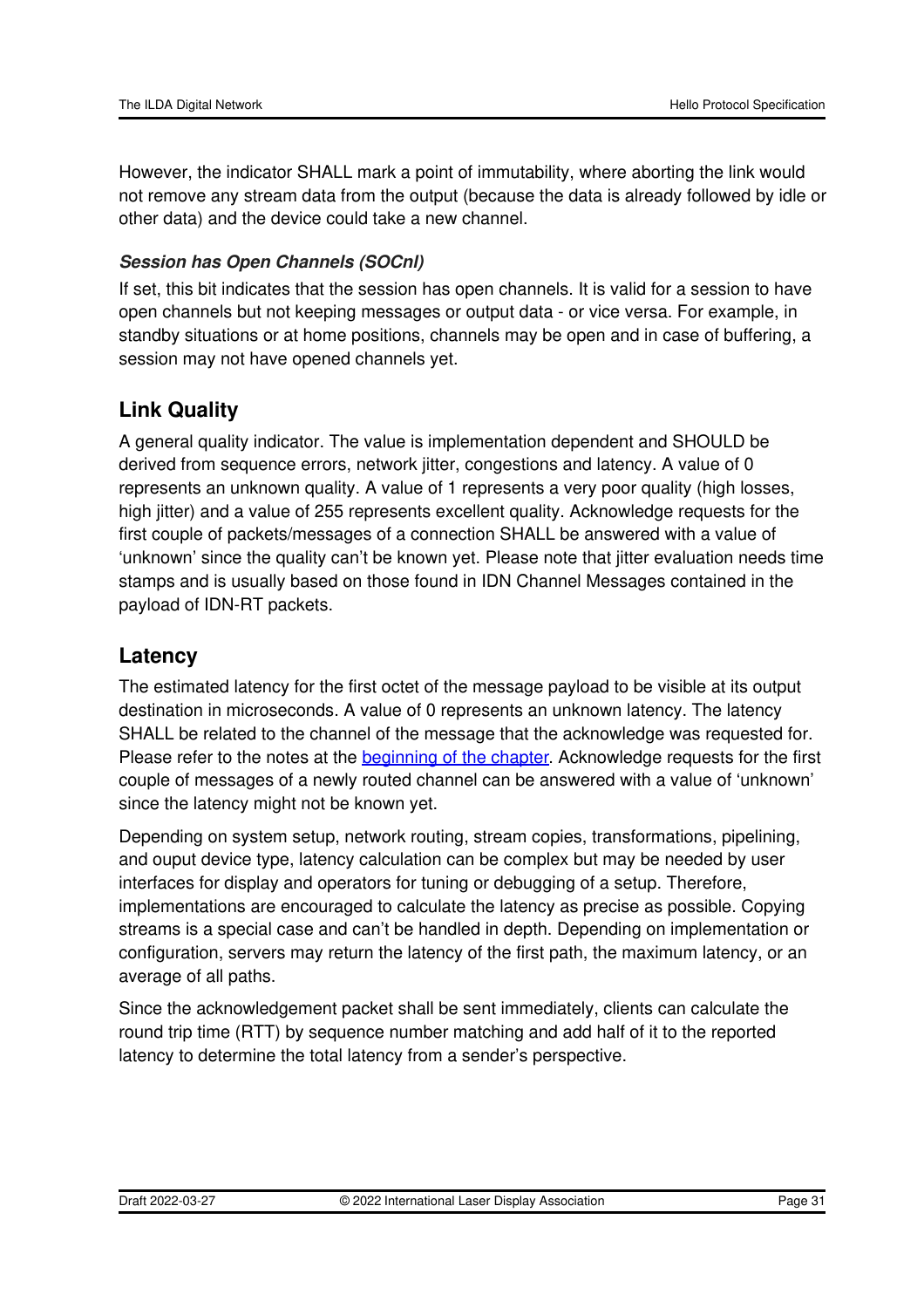# <span id="page-31-0"></span>**7 IDN-Hello over UDP**

The User Datagram Protocol (UDP) is one of the core members of the Internet protocol suite. With UDP, applications can send datagrams to hosts on an Internet Protocol (IP) network. It uses a simple connectionless communication model with a minimum of protocol mechanisms. It provides checksums for data integrity and port numbers for addressing different functions at the source and destination hosts of the datagram.

UDP has no handshaking and thus exposes applications to network unreliabilities. Timesensitive applications often use UDP because dropping packets is preferable to waiting for packets delayed due to retransmission, which may not be an option in a real-time system.

Physical layers may require smaller packets than the 64k UDP limit. The underlaying IP handles fragmentation and reassembly. While this is useful for IDN-Hello and IDN-RT with discrete streams, IP fragmentation SHOULD be avoided for continuous streams because of real time characteristics and larger discontinuities in case single fragments are lost.

# <span id="page-31-1"></span>**7.1 Server Port**

IDN-Hello servers SHALL listen on the well known UDP port 7255 (decimal) such that clients can find devices by sending scan broadcasts. This doesn't restrain hosts from running IDN-Hello servers on different ports as this might be needed or useful for custom applications. In order to mark a product "IDN-Hello compliant" though, a server SHALL listen on the well known port.

Servers SHALL respond on the same port, a request was received. Internet protocol (IP) connection identification is based on the 5-tuple: Protocol, source address/port and destination address/port. This scheme is used by the protocol stack (bind, connect, protocol control block), firewalls (temporarily open inbound on outbound traffic) and applications. Multithreaded server implementations SHALL take this into account.

Client applications can choose multiple random ports but must be aware that IDN-RT is connection based and therefore stores the address tuple. A second client port will therefore open a second connection to a second IDN session. For multithreaded applications though, using one client port for administration (ping, scan) and another one for streaming (IDN-RT), absolutely makes sense and is encouraged.

# <span id="page-31-2"></span>**7.2 Link timeout**

For safety reasons, by default, the link SHALL time out after 1 second and close the connection. This, in turn, SHALL close the session and stop any output. Links that need larger timeouts are likely to be very unreliable. Link activity can be produced by sending empty packets or IDN-Stream void channel messages (depending on the intention).